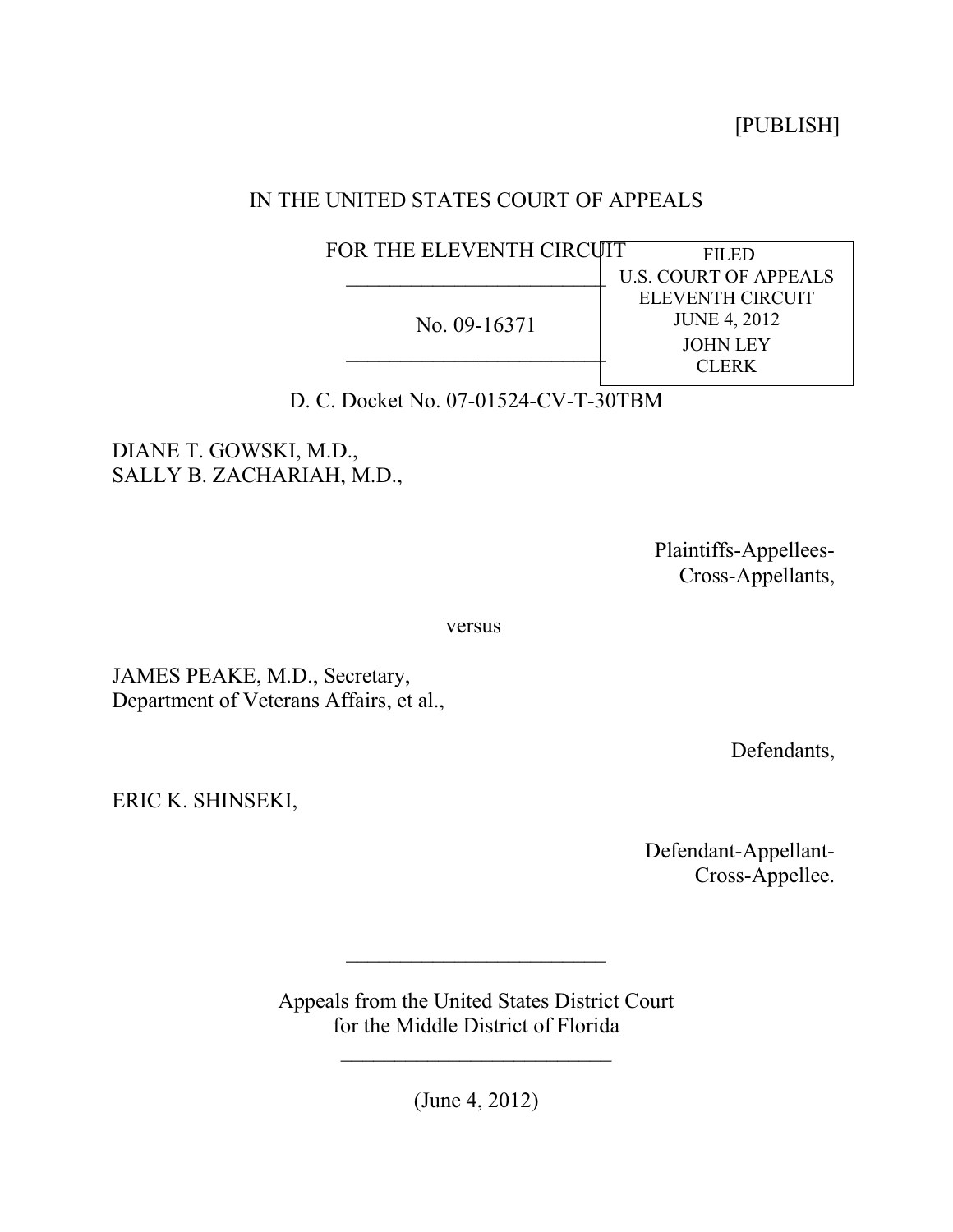# Before EDMONDSON, KRAVITCH and FARRIS,<sup>\*</sup> Circuit Judges.

## PER CURIAM:

This appeal and cross-appeal arise from a jury verdict and award of damages and injunctive relief in favor of Doctors Diane Gowski and Sally Zachariah in their discrimination, retaliation, and hostile work environment suit against the Secretary of the Department of Veterans Affairs  $(VA)^{1}$ . We must decide whether this circuit recognizes a retaliatory hostile work environment claim and, if so, whether the evidence in this case was sufficient to support the jury's verdict and damages award. We conclude that a retaliatory hostile work environment is a viable claim and, after a thorough review of the record and with the benefit of oral argument, we affirm in part and vacate and remand in part.

#### I. Background

This case involved a two-week jury trial, four plaintiffs, four hospital administrators and department heads, numerous witnesses, and extensive documentary evidence. We begin by identifying the plaintiffs, their claims, and the relevant members of the VA's administration. Doctors Gowski and Zachariah

Honorable Jerome Farris, United States Circuit Judge for the Ninth Circuit, sitting by \* designation.

 $1$  The jury rejected Gowski's religious discrimination claim and Zachariah's gender discrimination claims. Gowski and Zachariah do not appeal from the jury verdict on these claims.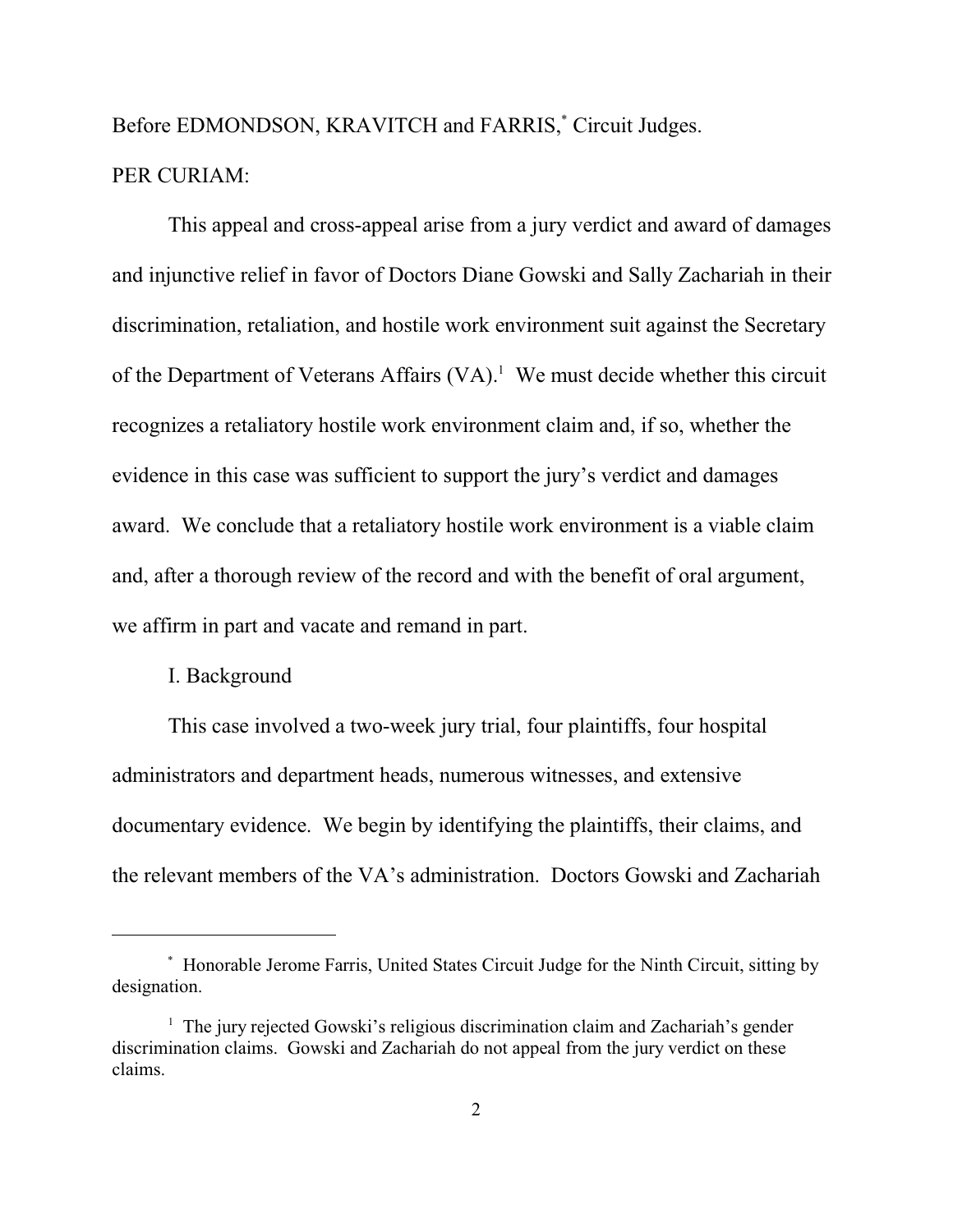were employed at the Bay Pines VA hospital and medical center in Florida. Gowski was a hospitalist who began working for the VA in 1997. In 2005, she was assigned to the medical intensive care unit (MICU). Zachariah began working for Bay Pines in 1989 as a neurologist and researcher and is an associate professor of neurology at the University of South Florida.

At the relevant times, Dr. Sharachandra Patel was the chief hospitalist and Gowski's immediate supervisor. Dr. Lithium Lin was the chief of medicine services. Dr. George Van Buskirk was Bay Pines's chief of staff. Wallace Hopkins was Bay Pines's director. Bay Pines's medical departments were divided into services, such as medicine, surgery, geriatrics, and mental health. Services were comprised of sections of specific fields, such as pulmonology, cardiology, and hospitalists. At Bay Pines, neurology became its own service in 2002, but was realigned as a section in medicine services in 2006. While neurology was a section in medicine services, Lin was Zachariah's supervisor.

In August 2007, Gowski and Zachariah, along with Dr. Claudia Cote and administrative assistant Roxanne Lainhart Bronner, who are not parties to this appeal, filed a complaint in district court against the Secretary, alleging retaliation and a retaliatory hostile work environment.<sup>2</sup> Gowski alleged that the hospital

<sup>&</sup>lt;sup>2</sup> Dr. Claudia Cote and Roxanne Lainhart Bronner were successful on their retaliation and hostile work environment claims at trial. The Secretary does not appeal from those verdicts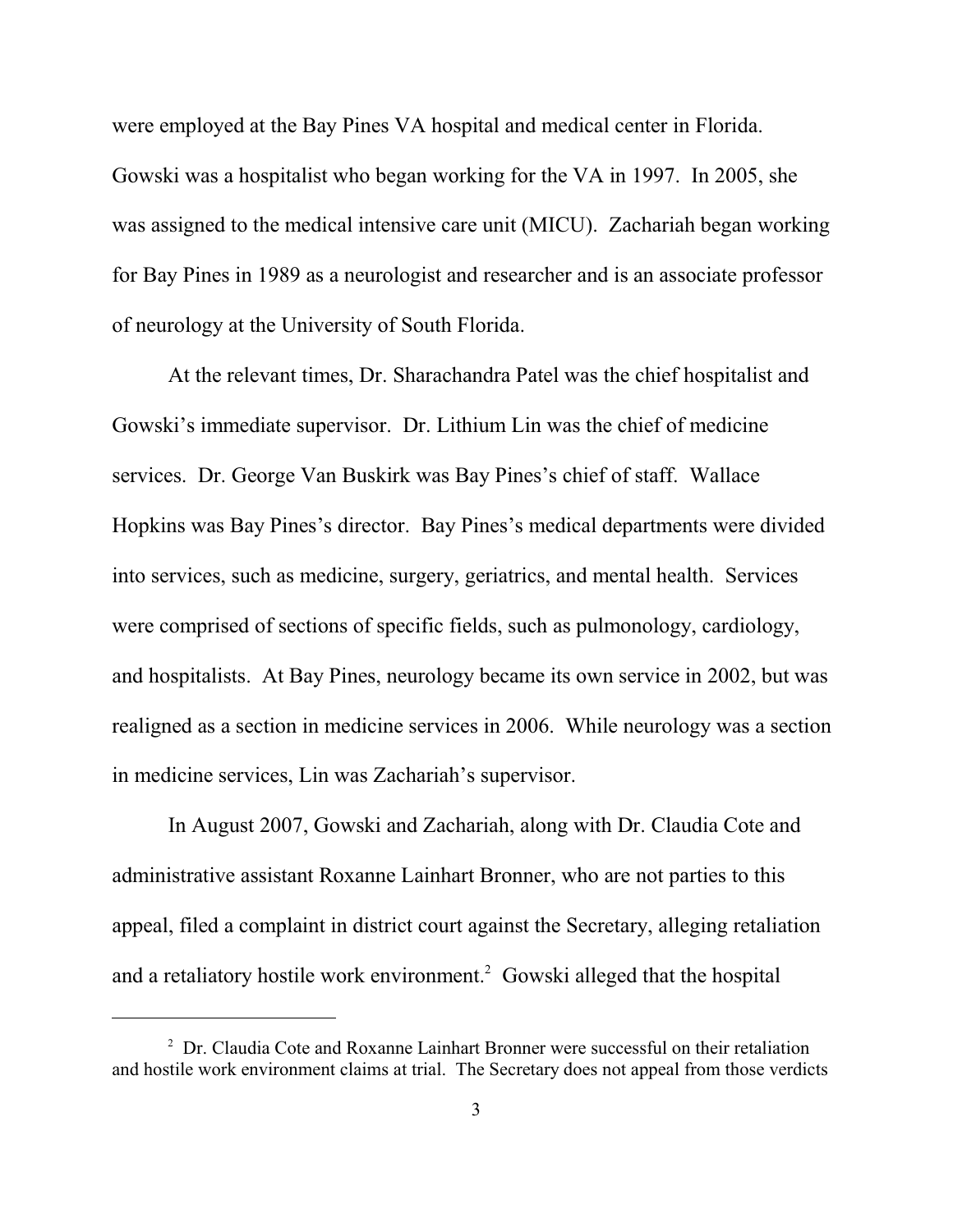administration retaliated against her after she filed an EEO complaint in October 2005 by changing her duty assignments, removing her from committee chair positions and taking her off committees altogether, denying her privileges, reprimanding her, counseling her and suspending her, refusing to investigate her allegations against another doctor, soliciting complaints about her, lowering her proficiency reports, accusing her of an altercation with another doctor, and charging her \$18,000 for an alleged debt incurred eight years earlier.

Zachariah alleged that, after she filed EEO complaints in June 2005 and April 2006, Bay Pines's administration retaliated against her by lowering her proficiency reports, giving her smaller bonuses than those her colleagues received, suspending her research activities, shortening the time for which her privileges were approved, realigning neurology as a section under medicine services,removing her from the rotation as section chief, identifying her as a participant in a tort claim, removing her as leader of the stroke group, issuing a reprimand for negligence, suspending her and recommending her termination, and denying her access to the grievance and appeals process.

II. The Trial<sup>3</sup>

and thus we do not discuss these claims.

<sup>&</sup>lt;sup>3</sup> Because we are reviewing the denial of the Secretary's motion for judgment as a matter of law, we recite the evidence here in the light most favorable to the plaintiff doctors and disregard evidence favorable to the Secretary that the jury was not required to believe. *Reeves v.*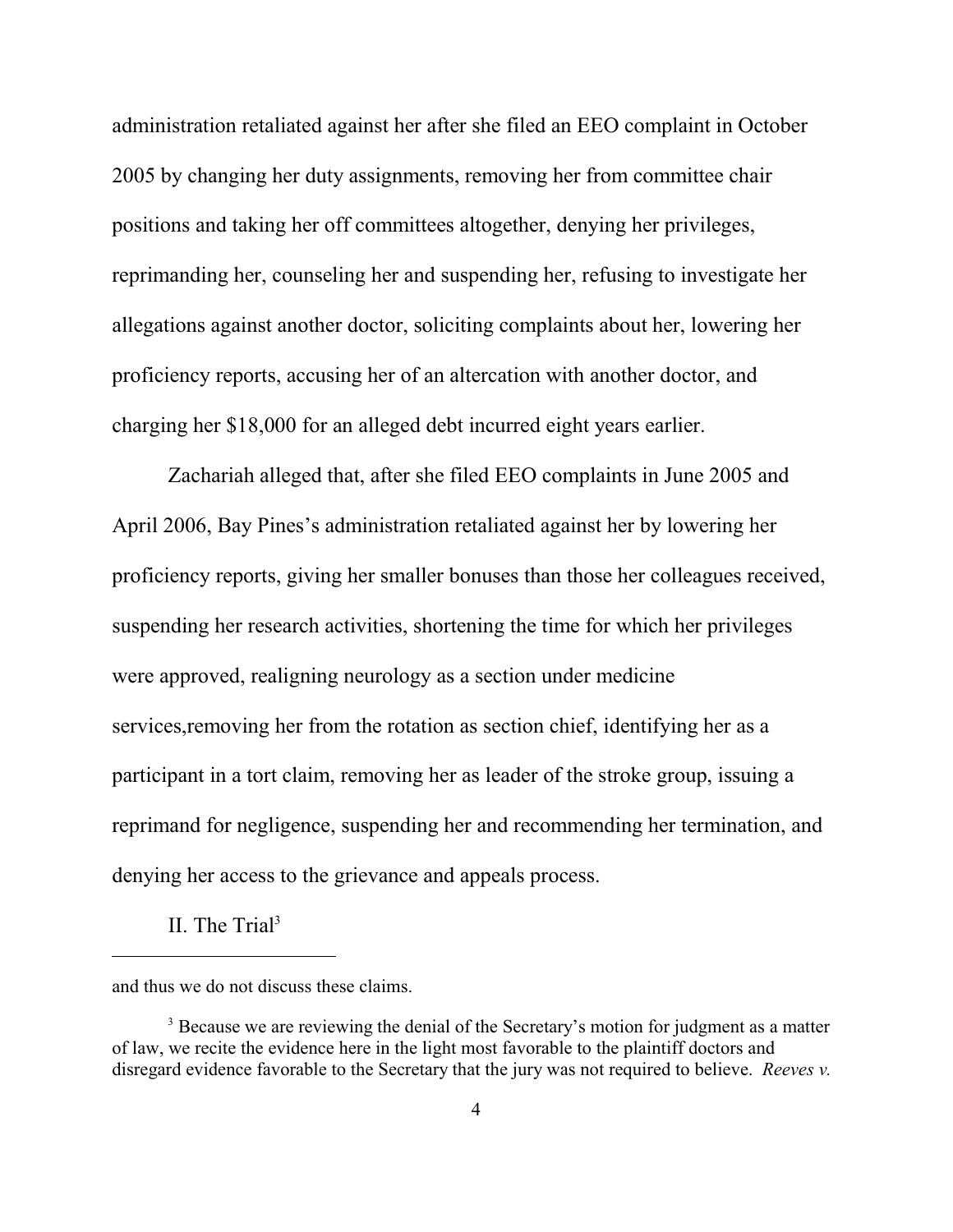#### A. The Retaliatory Scheme

At trial, Gowski and Zachariah alleged that Bay Pines's management "made a concerted effort to retaliate against employees who filed EEO claims against them, or opposed their discriminatory or retaliatory actions." The evidence showed that Van Buskirk and Hopkins did not look highly on employees who filed EEO complaints and carried out a plan to remove these employees from Bay Pines's staff. As part of the scheme, Lin, Patel, and Van Buskirk (a) targeted employees who filed complaints, (b) spread rumors about the doctors, (c) attempted to ruin the doctors' reputations and careers, and (d) collected reports against those who filed complaints in an effort to terminate them. For his part, Hopkins warned staff members that the VA would not settle frivolous complaints and lawyers would not run the hospital. To carry out his part in the scheme, Lin enlisted Bronner to urge Gowski and Zachariah to resign, and he used Patel as a "mole" to obtain Reports of Contact (ROC) from other staff and to disseminate negative information about both Gowski and Zachariah.

Other doctors and staff members were aware of the scheme and, between 2006 and 2007, many of Bay Pines's doctors left the hospital out of fear of being targeted. Doctors and nurses were told to submit ROCs on their interactions with

*Sanderson Plumbing Prod.*, 530 U.S. 133, 148-51 (2000).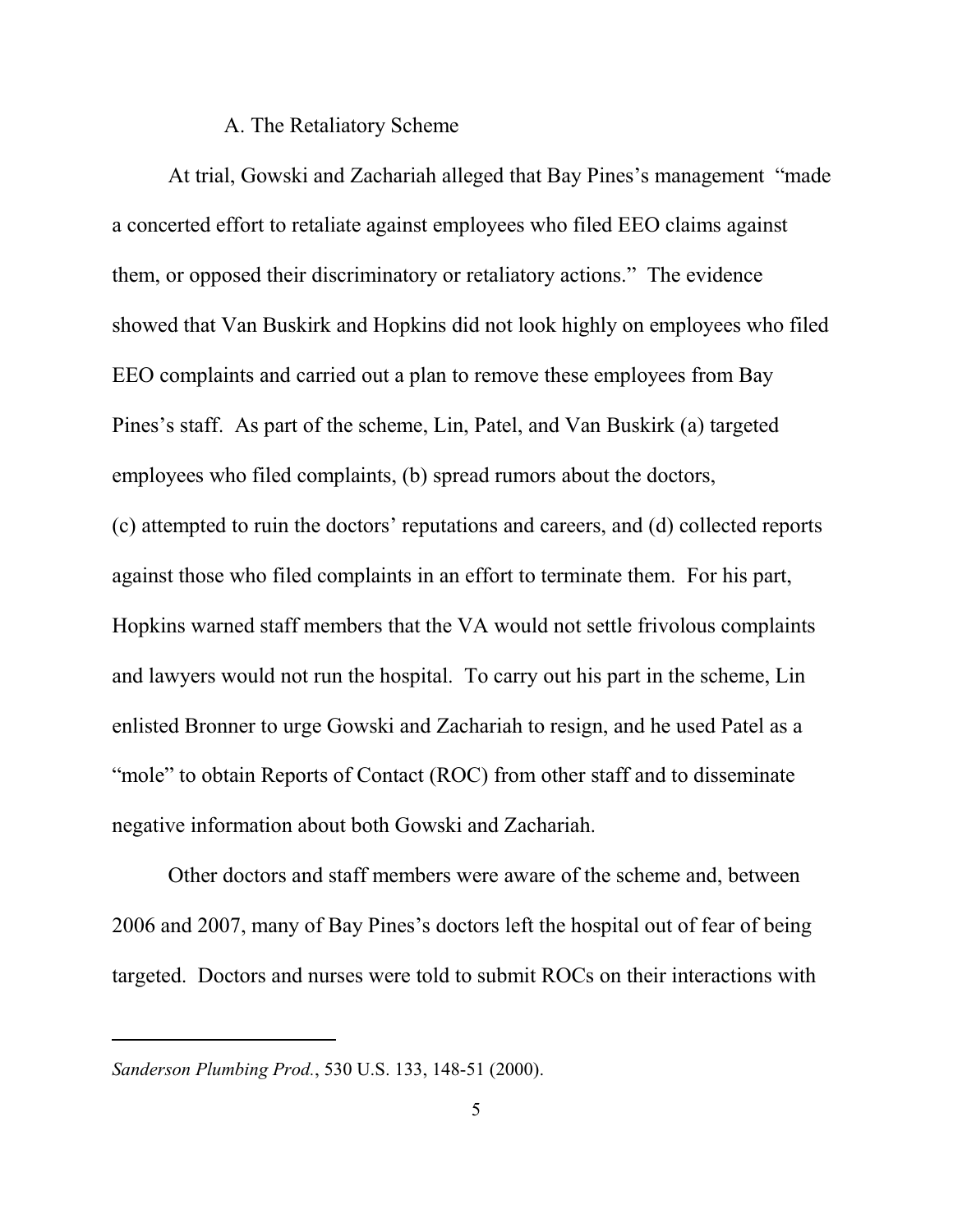Gowski and Zachariah with Patel sometimes dictating what the staff should write. Several staff members testified that if they did not go along with Patel and Lin's scheme, they would be targeted as well.

## B. Gowski's Claims

Gowski testified that Bay Pines was a hostile work environment full of fear and retaliation. She felt that Lin, Patel, and Van Buskirk engaged in character assassination, solicited complaints from other staff, questioned her ethics, and harmed her reputation.

Gowski had trained in critical-care medicine and worked in the MICU until July 2005, when Patel informed her that she would rotate assignments in twomonth cycles; she would work on the general medical wards for two months and then spend two months in the MICU.<sup>4</sup> But by June 2006, after Gowski had filed her EEO complaint, Lin and Patel refused to allow Gowski to rotate through the MICU. And when Lin and Patel arranged to provide hospitalist coverage for cardiology in January 2007, Gowski was not one of the hospitalists assigned.

Gowski was appointed to the Critical Care Committee in 2003 and she became the committee chair in November 2004. Although the usual term for a

<sup>&</sup>lt;sup>4</sup> Gowski did not allege that her removal from MICU was retaliatory; she claimed it was based on religious discrimination. But we mention it here because she raises these events as part of her claim for injunctive relief and as an example of the inconsistent jury verdict.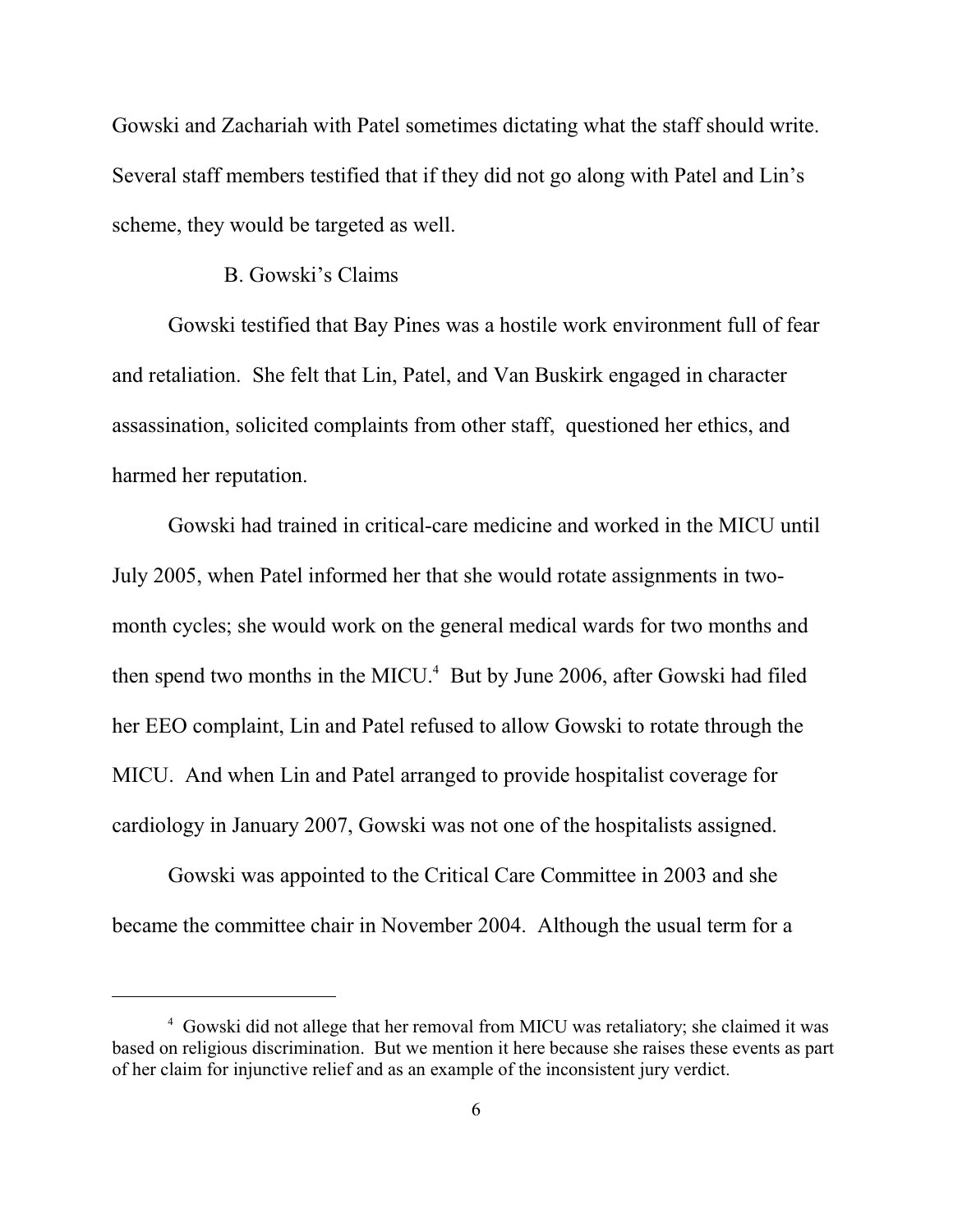committee chair was two years, Gowski was removed from the position in July 2005.<sup>5</sup> By January 2006, she was not even a member of the Critical Care Committee. Gowski was also a member of the Code Blue Committee, and although she expressed an interest in being the committee chair, she was not selected. When she learned another doctor had been appointed, she questioned the appointment during a committee meeting. After the meeting, members of the committee complained that Gowski's behavior had been aggressive and confrontational.

In April 2006, Gowski sought to renew her hospital privileges. Although Patel and Lin initially signed off on all the privileges she requested, she later learned that the Professional Standards Board (PSB) had not approved certain privileges necessary to her work in the critical-care units. Because it was advantageous to patient care to have a critical-care certified hospitalist, and because the loss of privileges would make it difficult to retain her critical-care certification, Gowski believed the decision to limit her privileges was part of the retaliatory scheme. Lin presented her application to the PSB, and Van Buskirk was the PSB chair.

 $5$  Gowski later explained that her removal was religious discrimination and not retaliation. Like the removal from the MICU, this incident is relevant to Gowski's later claims of error.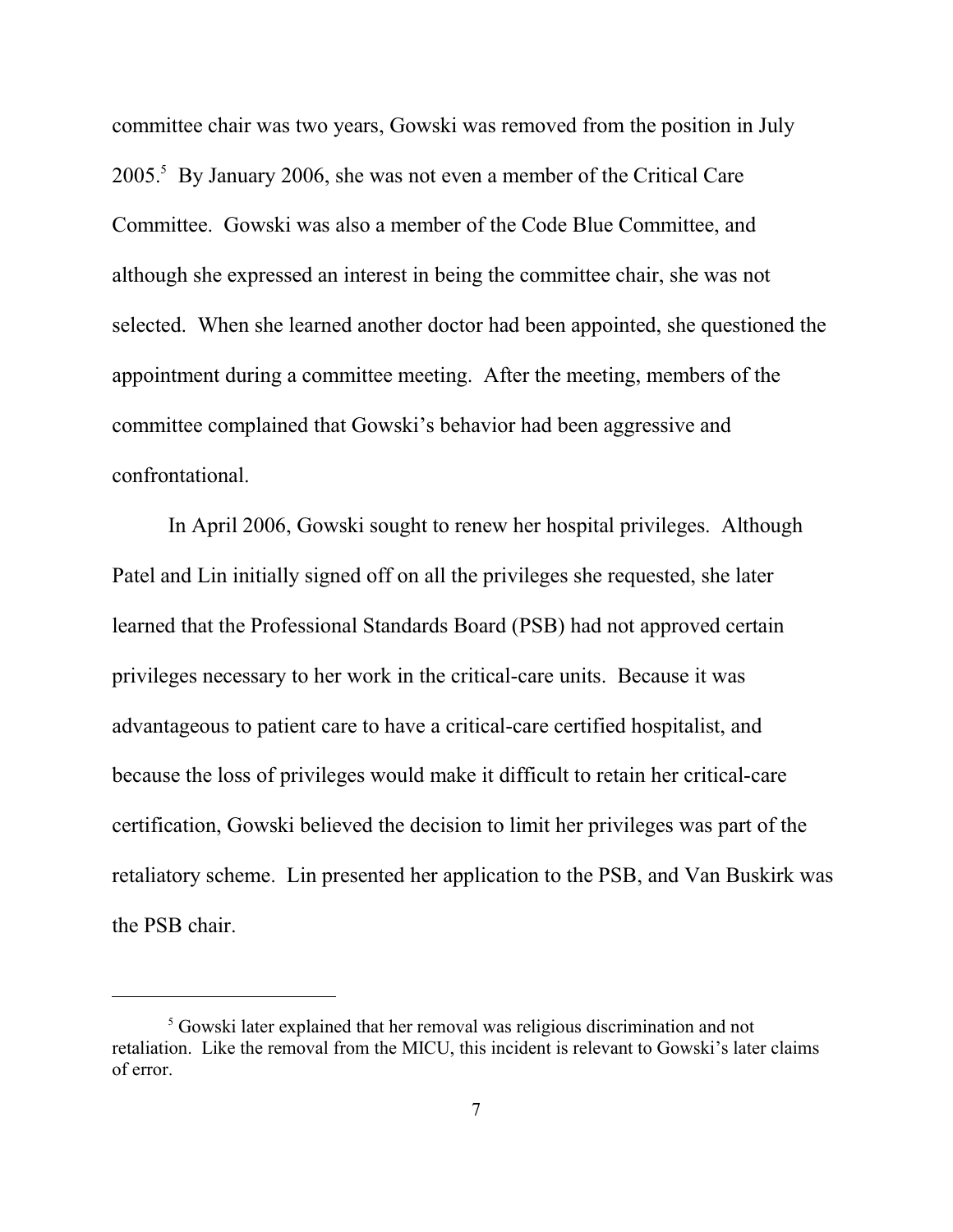In July 2006, Gowski attended a hospitalist meeting at which Patel discussed the pending move of the neurology department into the medicine service. Gowski had many concerns about the procedures following the move, and, although she emailed Lin and Patel about them prior to the meeting, she had not received a response. After she reiterated her concerns at the meeting, she was reprimanded for disruptive behavior and unprofessional conduct. A few weeks later, she was reassigned to ward 5-A.

Shortly thereafter in December 2006, Gowski learned that her personnel file showed that she had been involuntarily terminated in 1999. When she inquired about correcting the error, she was told that if she made the changes to show she had voluntarily resigned, she would owe \$18,000 that she had received as speciality pay. She applied for a waiver of liability so that she would not have to repay, but Hopkins denied her request.

In April 2007, Lin issued a proposed a two-week suspension based on a pattern of unprofessional conduct in connection with an incident with nurse Mary Howell. Howell accused Gowski of being disrespectful when a patient in her care needed to be moved to another unit. Lin did not interview Gowski before recommending the suspension. Hopkins reviewed Lin's recommendation and issued the suspension for one week instead of two. The only evidence Hopkins

8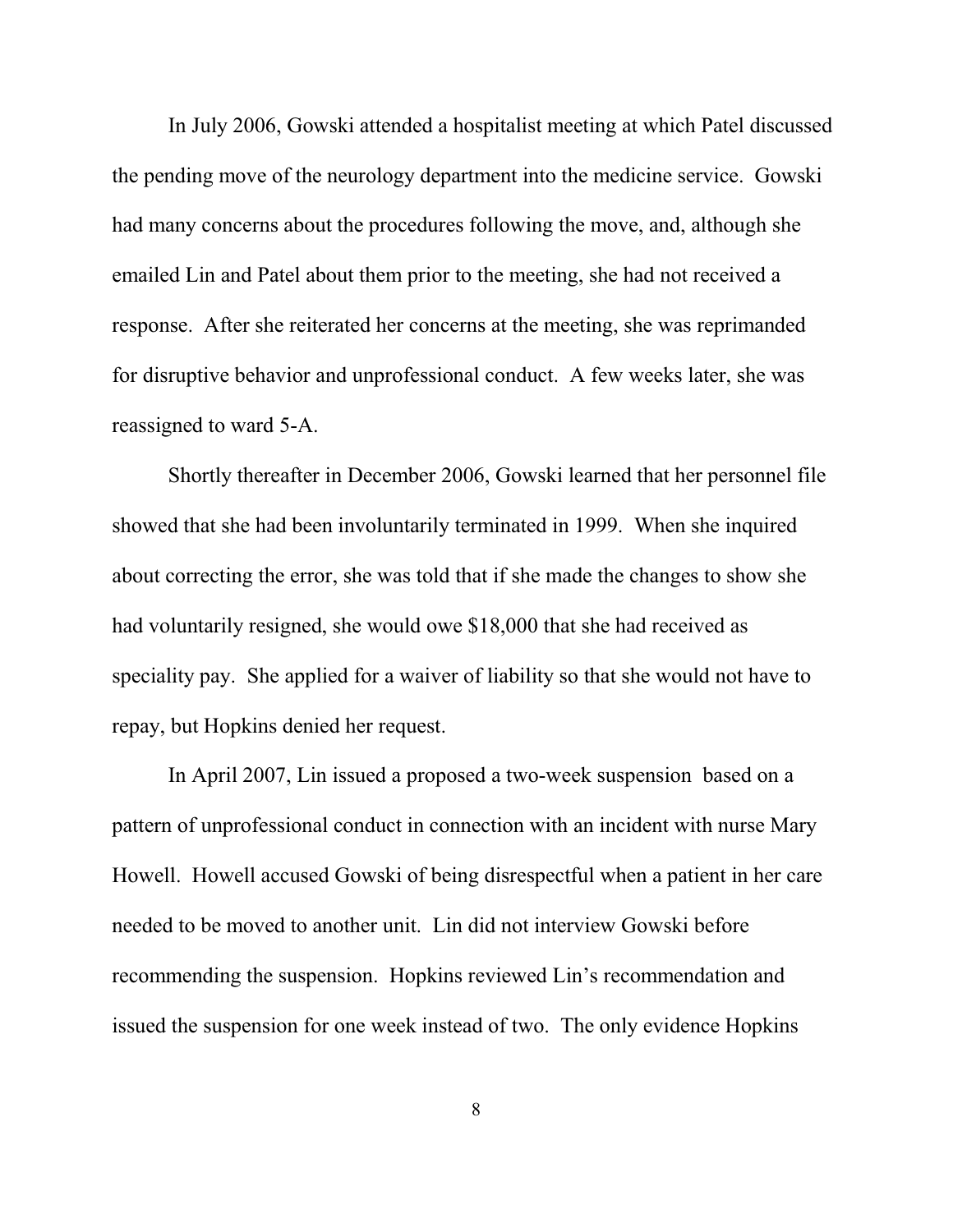considered was Gowski's prior reprimand, but Gowski had not been interviewed before that reprimand either.

In August 2007, Gowski made a comment during a meeting about another doctor's plans to leave Bay Pines. Lin and Patel gave her a verbal counseling for invading the privacy of another doctor and warned her that termination would be next.

## C. Zachariah's Claims

Zachariah felt the hostility at Bay Pines daily. The environment was so retaliatory, she would sometimes break down and cry. Zachariah was the chief of the neurology service until 2006, when Van Buskirk realigned neurology as a section under medicine services in retaliation for complaints she had filed. Once neurology was moved into medicine services, the position of section chief was to rotate among the neurologists, but Zachariah was not included in the rotation. She also was not permitted to attend every grand rounds because attendance would rotate among all the members of the neurology section. When she asked Van Buskirk about the department move, he told her it was due to a backlog of EEGs and the availability of out-patient clinics. But the decisions were purely retaliatory, and Lin, who was chief of the medicine service, was not reprimanded for the alleged backlog.

9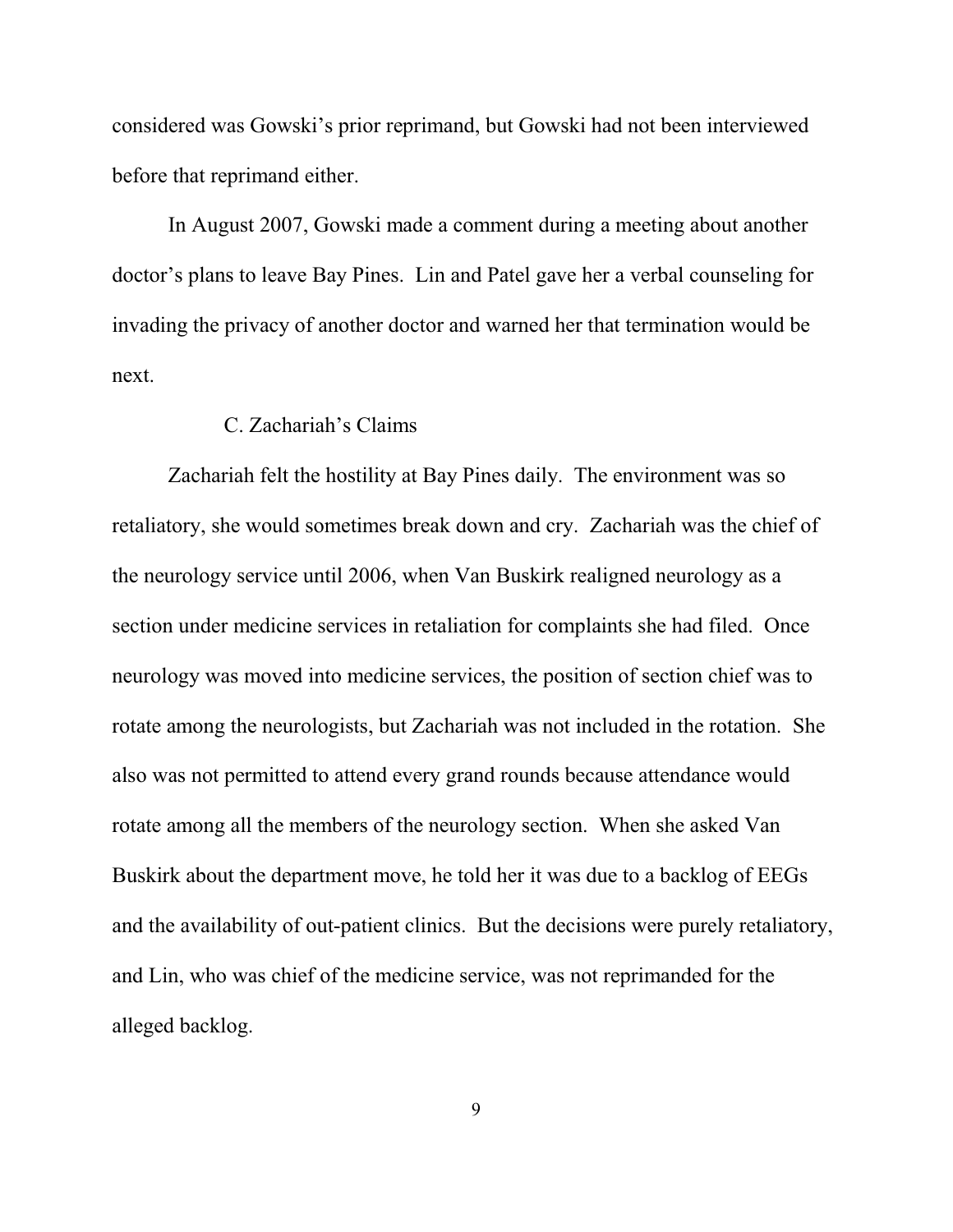When Zachariah was removed as service chief, her salary decreased by \$20,000. Although the compensation committee was responsible for determining salary, Van Buskirk, as chair of the committee, used it to make his decisions.

In 2005, Zachariah developed a research study to review how migraine patients responded to the use of Botox as treatment. The study was a retrospective review of patient charts to ascertain results. Zachariah approached a member of the Institutional Review Board (IRB) and received approval for the study even though a retrospective study would be exempt from IRB regulations.

The IRB committee was hand-picked by Lin and Van Buskirk. It later determined that Zachariah conducted the study without approval, suspended her from engaging in any research for one year, and placed her on lifetime probation. The Research and Development Committee (R&D) increased the punishment to a two-year suspension. Van Buskirk and Hopkins were present at the committee meeting to address Zachariah's research.<sup>6</sup> No one ever told Zachariah that the protocol she submitted for approval was incomplete, and no one else was punished for the oversight. Lin also punished Zachariah for publishing her research results without approval. When she tried to appeal the R&D's punishment, she learned

 $6$  Hugo Fernandez, the associate chief of staff for research at the time of Zachariah's discipline, testified that, in prior cases, the IRB would allow retroactive approval. But Van Buskirk, who was present at the R&D meeting, likely influenced the committee to deny approval.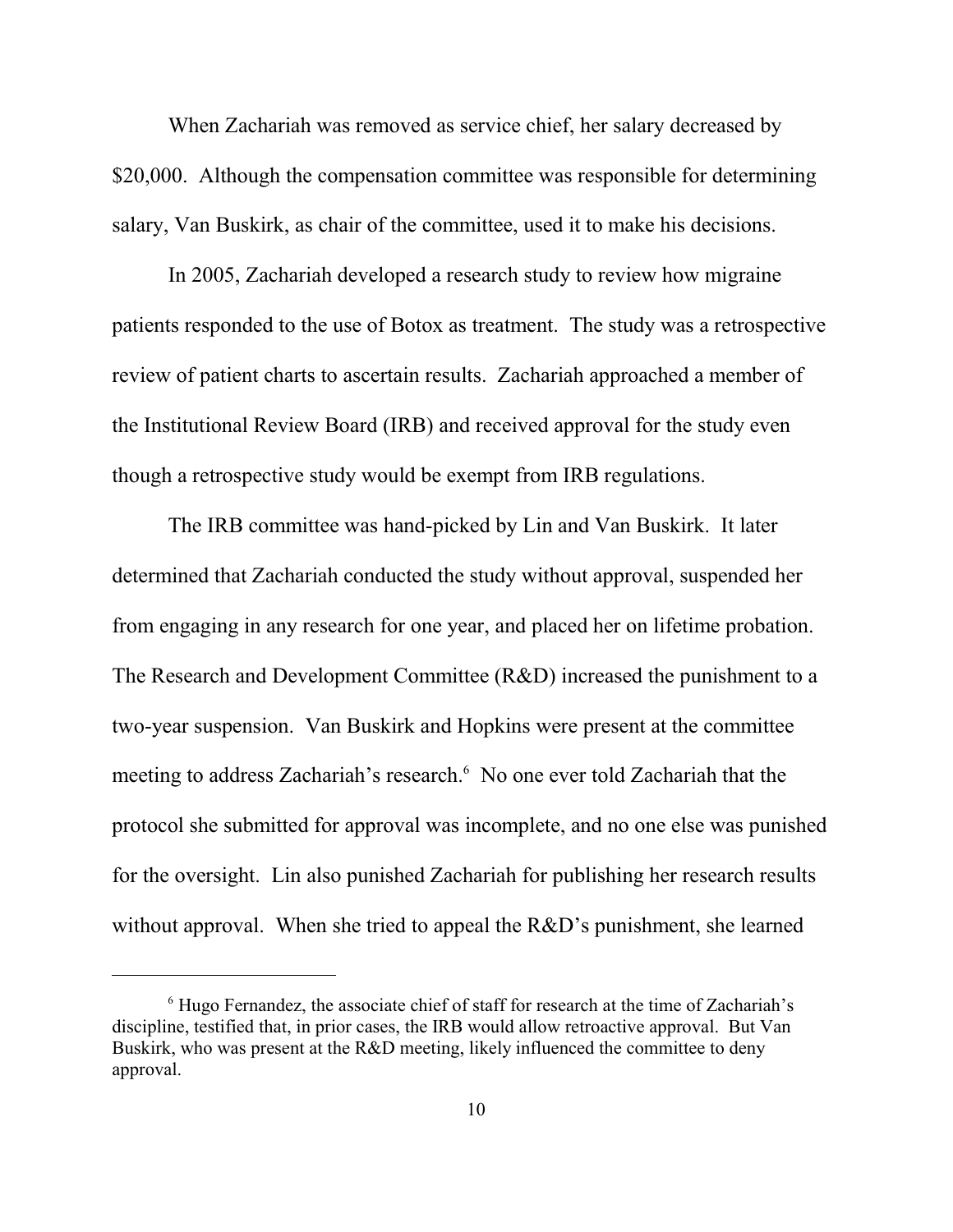that another of her studies was under investigation, although no wrongdoing was found. After the investigation, Lin tried to suspend Zachariah, but the suspension was overturned. Zachariah's remaining studies were given to other doctors.

After the problems with her research, and around the time she filed her 2006 EEO complaint, Zachariah learned that she had to renew her hospital privileges. Although privileges were usually approved for two-year terms, she was forced to renew her privileges every few months due to a "cloud in her research." Van Buskirk used the privilege renewal as punishment.<sup>7</sup>

Zachariah was punished every few weeks after she filed her EEO complaints. She was counseled because, she was told, she did not request medication correctly. She was removed from the stroke committee despite all of her work in getting Bay Pines stroke-certified. In fact, once Bay Pines received its certification, Lin appointed another doctor, who was not a stroke specialist like Zachariah, as director.

Then, in July 2007, Lin requested that Zachariah be suspended for numerous issues, many of which related to the Botox study for which she had already been punished. She was written up for conduct unbecoming a federal employee when she made a notation about hospital policy in a patient's chart. Bay Pines's

 $\frac{7}{7}$  According to PSB member Charles Hirt, at the meeting to review Zachariah's privileges, Van Buskirk portrayed Zachariah as a bad doctor.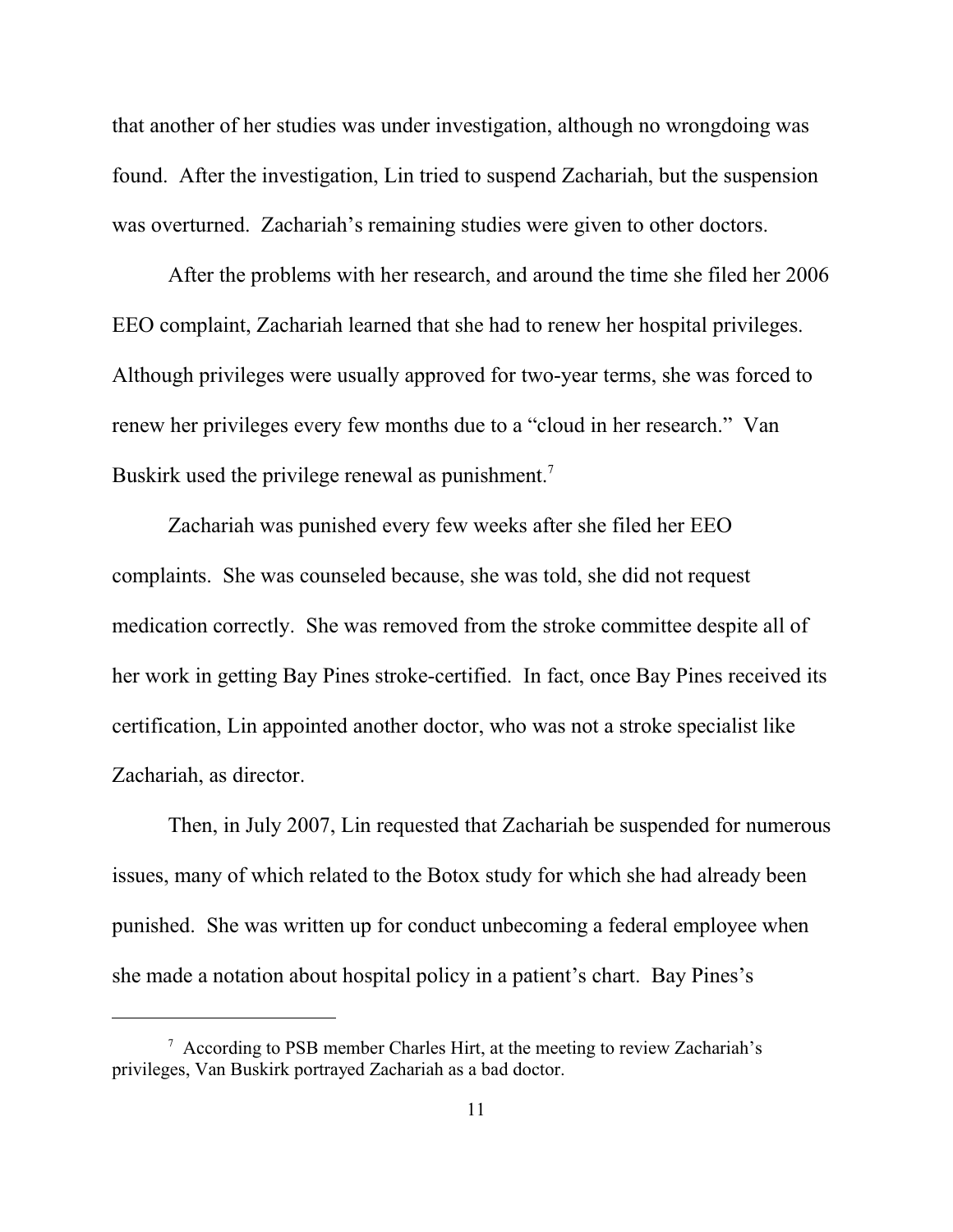administration then listed her name as one of the doctors involved in a tort claim, but it was later determined that she was not involved in the claimant patient's care.

Lin later requested that Zachariah be terminated in connection with his investigation into some of her patient files. To show that such files were routinely kept, Zachariah brought a disposable camera to work and photographed files without capturing any patient information. Sylvia Russell, who had alerted Lin to the existence of the files, wrote an ROC claiming that she saw Zachariah taking photos. Russell received a bonus and a promotion after writing the ROC on Zachariah. No one else who kept similar files was punished.

Zachariah believed that all of the discipline was due to her EEO complaints. She felt disgraced and suffered sleepless nights awaiting the next punishment.

#### C. Procedural Matters

At the close of the doctors' case and again at the close of all the evidence, the Secretary moved for judgment as a matter of law under Rule 50. The court denied the motion and allowed the retaliation and hostile work environment claims to go to the jury. The doctors requested that the jury be instructed that each incident of retaliation was a separate claim. The court stated that it would instruct the jury that the doctors had to prove that "one or more" of the retaliatory acts occurred. Counsel indicated that this instruction was acceptable.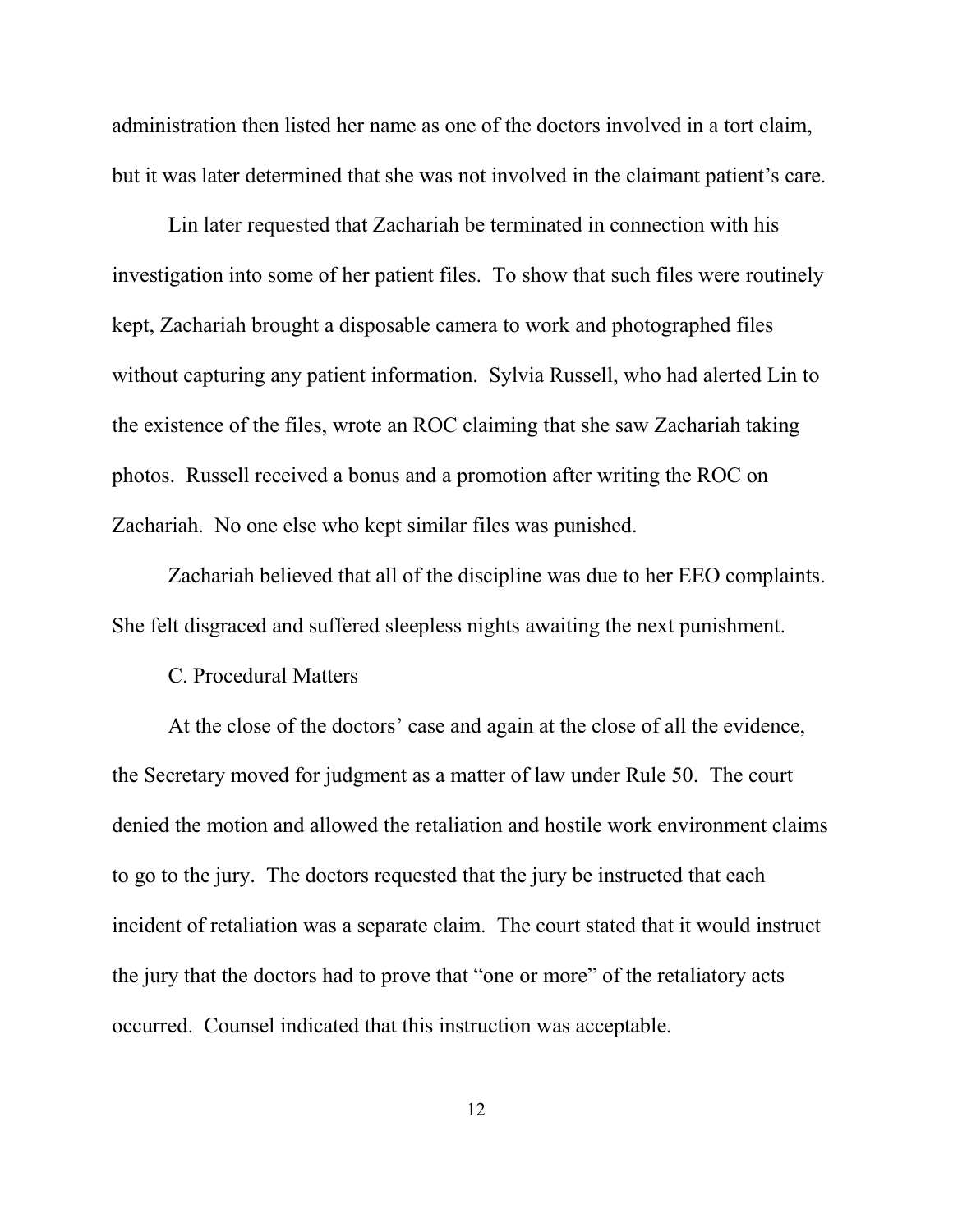In closing argument, after listing the retaliatory actions alleged, the doctors' counsel stated:

[I]f you find one of those adverse acts were the result of that retaliation, and when you get to the verdict form you mark, yes, there's retaliation. You do it whether you find one or all of them. So, each of them have their own separate claim. So, if you find one of the retaliation actions, then you'll find retaliation.

Addressing damages, counsel stated that Gowski incurred damages in the amount of \$15,250 for the failure to receive market pay and for her suspension. Zachariah lost \$6,730 during her suspension and \$82,364 for her loss of the section-chief position.

The Secretary argued in closing that there was no retaliation and that the doctors simply second-guessed management's decisions and wanted to run the hospital. In rebuttal, the doctors' counsel stated, "each of those claims are separate claims . . . of retaliation. If you find one of them, you check off yes for retaliation."

After listing each of the doctors' claims, the court instructed the jury that the doctors were required to prove "[t]hat one or more adverse employment actions occurred." The court then explained the verdict form, which set out each plaintiff's claims separately. In a sidebar discussion, the doctors' attorneys stated that they still believed the retaliation description should clearly state that each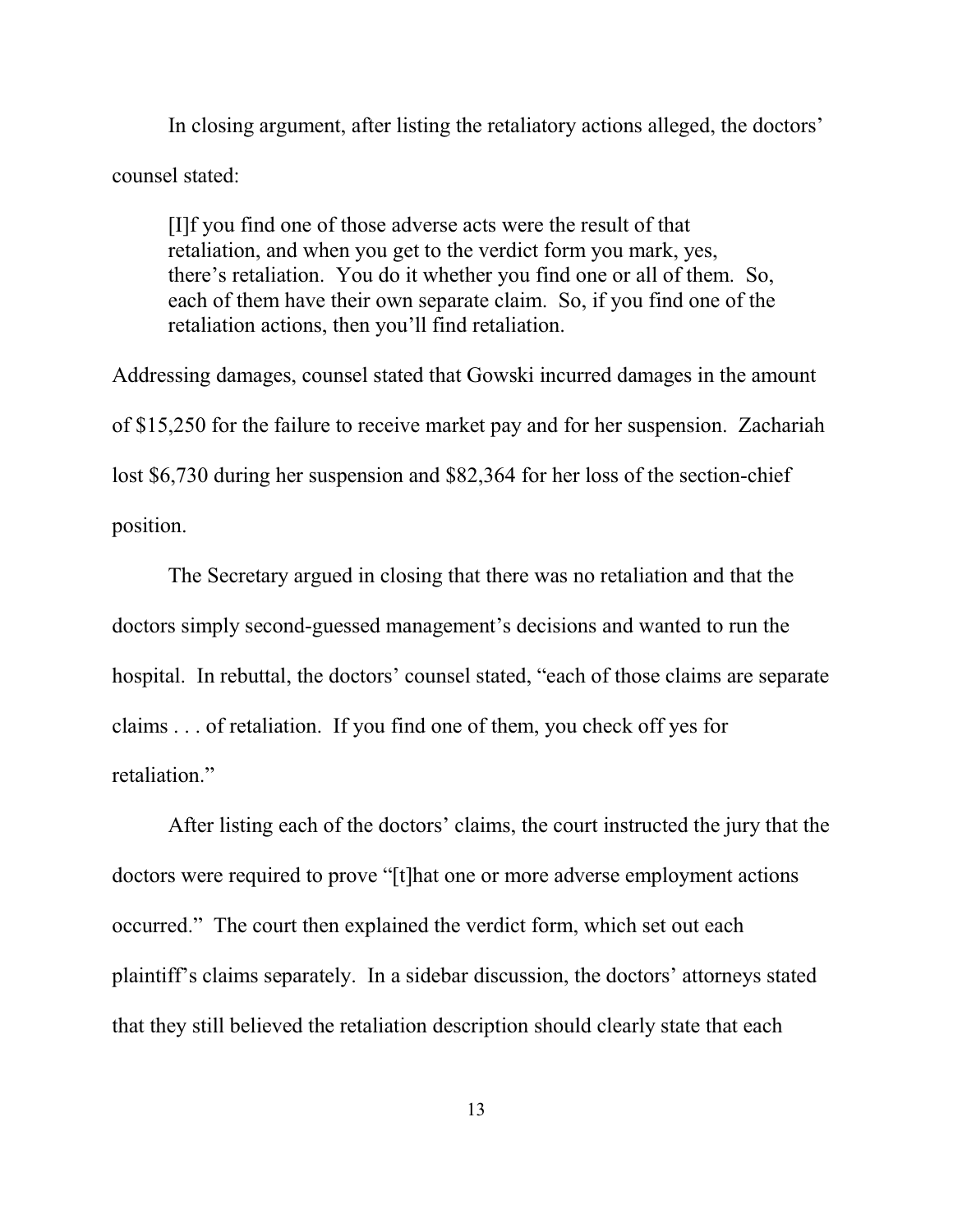incident was a separate adverse employment action. The court disagreed because this was mentioned clearly in the plaintiffs' closing argument and in the court's instructions.

During its deliberations, the jury asked whether it was answering for all plaintiffs or for each individual. The doctors' counsel again raised the issue of the jury instruction, but the court stated that the jury was not asking about each act of retaliation. The jury found that Gowski and Zachariah experienced retaliation, but that the Secretary would have taken the same actions even in the absence of the protected activity. The jury also found that both doctors experienced a retaliatory hostile work environment. The jury awarded Gowski \$250,000 in emotional damages and \$16,000 in lost wages. The jury awarded Zachariah \$1,000,000 in emotional damages and \$90,000 in lost wages.

III. Post-trial Motions

A. Judgment as a Matter of Law

The Secretary filed a post-verdict motion for judgment as a matter of law under Rule 50, arguing that, even if a retaliatory hostile work environment claim was cognizable in the Eleventh Circuit, discrete acts of retaliation could not form the basis of the claim. Thus, the Secretary argued, the doctors' claim failed because the only evidence they put forth were the discrete acts.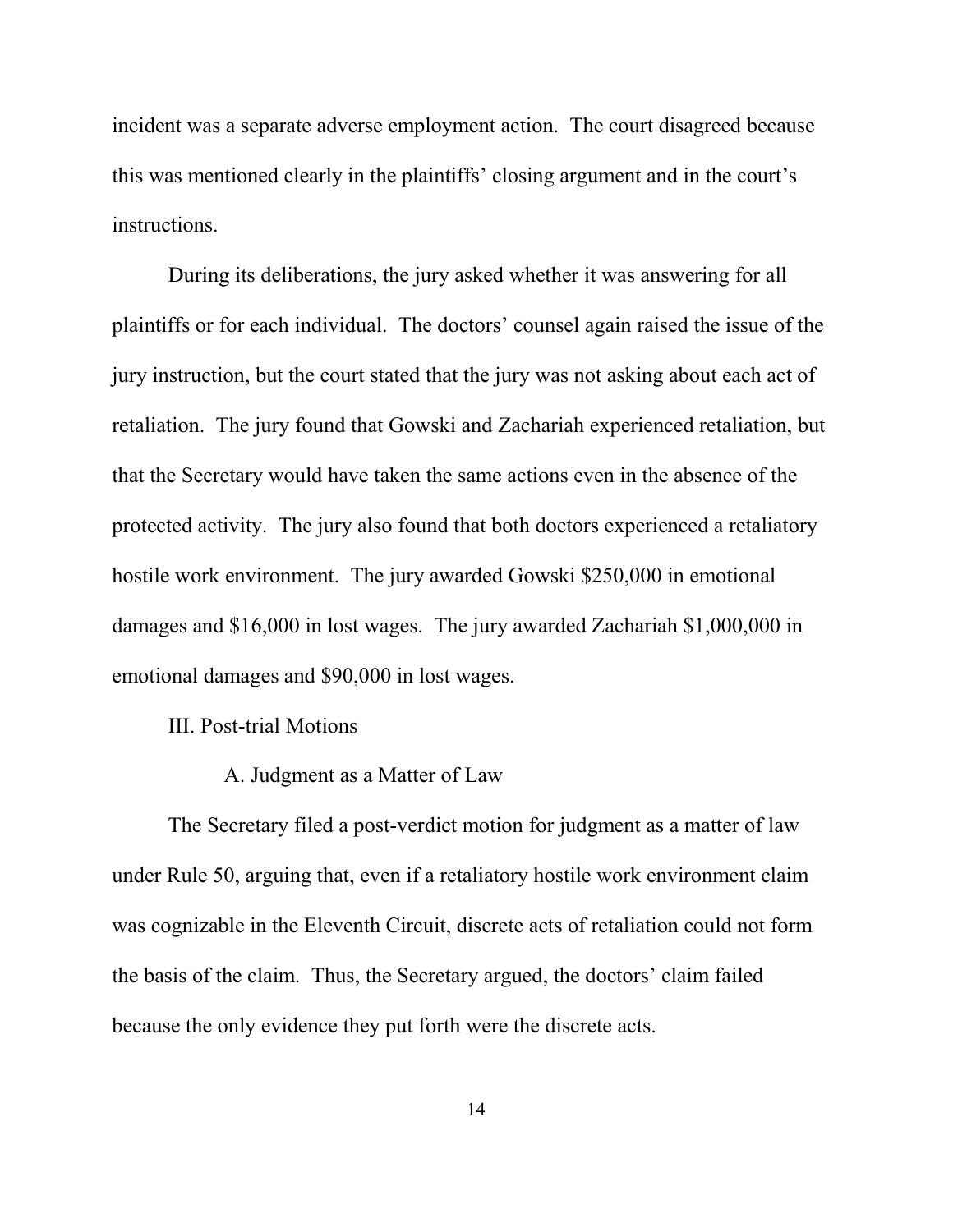The district court denied the judgment as a matter of law, finding that the Eleventh Circuit would recognize a hostile work environment claim, and the court found sufficient evidence of it in this case.

#### B. Remittitur

The Secretary requested a remittitur of the damages amount, or a new trial on damages, because the amount found by the jury exceeded what was established by the evidence. The Secretary noted that, under 42 U.S.C. § 1981a(b)(3)(D), compensatory damages were capped at \$300,000. Because Zachariah's emotional damages amount exceeded the cap, it must be remitted. Additionally, Zachariah's damage award was due to be reduced because there was no evidence to show emotional distress given her testimony. Finally, the Secretary asserted that Gowski's award was not supported by the evidence.

The court found that lost wages were not recoverable in a hostile work environment case unless the plaintiff has been constructively discharged.<sup>8</sup> Considering the amounts found by the jury, the court concluded that the jury was attempting to award lost wages on the hostile work environment claim, which was precluded as a matter of law. Accordingly, the court vacated the awards of lost

<sup>&</sup>lt;sup>8</sup> Although the doctors argued that the Secretary waived any objection to the lost-wages award, we disagree. *See Akouri v. Fla. Dep't of Transp.*, 408 F.3d 1338, 1344 (11th Cir. 2005) (explaining that, although the defendant had raised objection to damages instruction at charge conference, the district court found it was better raised in a post-verdict motion).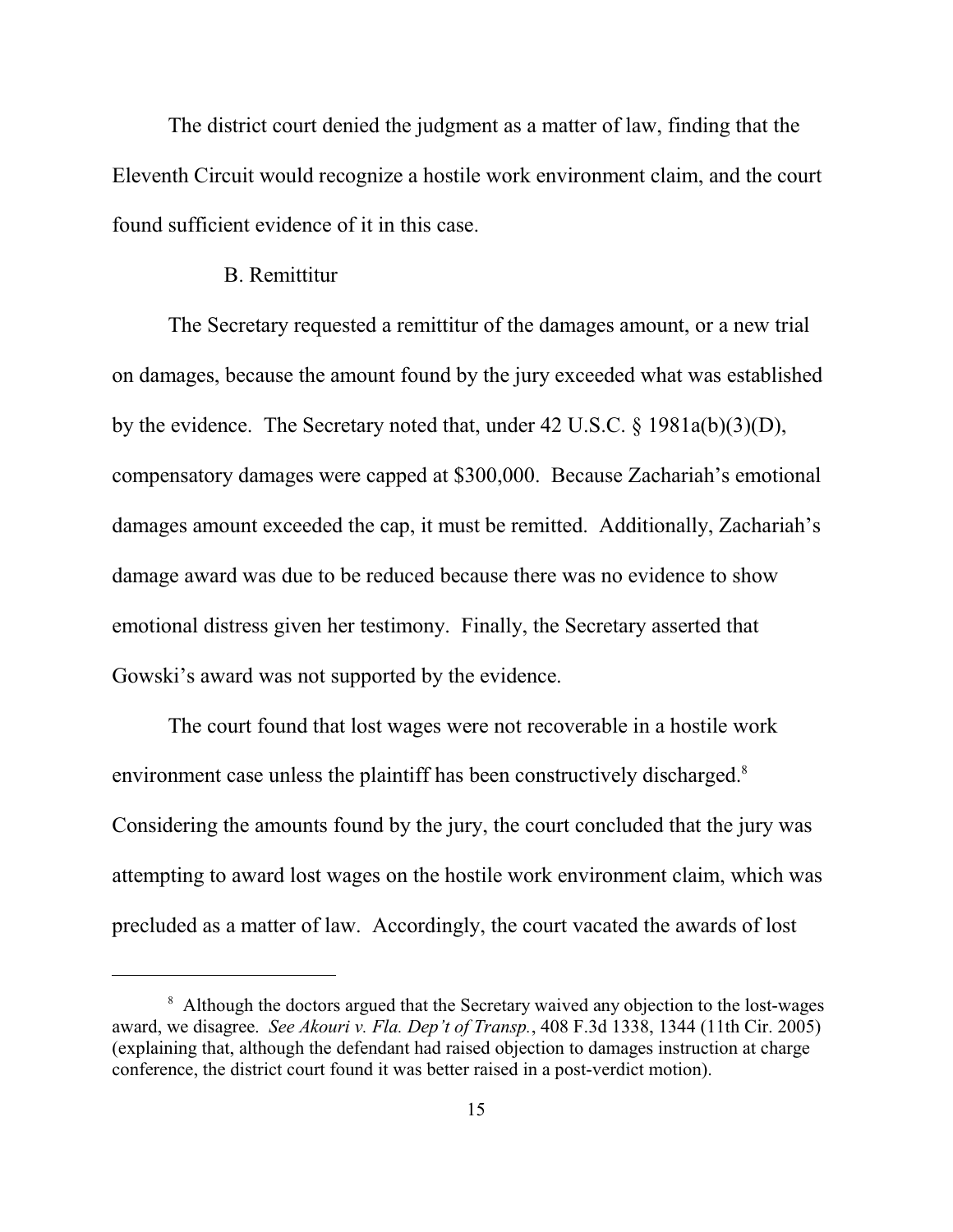wages. The court declined to remit the damages further, finding that the awards were "neither grossly excessive nor shocking to the conscience."

## C. The Doctors' New Trial Motion

The doctors moved for a new trial on the retaliation claims, arguing that the jury verdicts were inconsistent. Specifically, the doctors noted that the jury found in favor of co-plaintiff Claudia Cote, but applied the same-decision defense to Gowski on the same issue.<sup>9</sup> They also argued that they were entitled to a new trial due to the court's failure to give the requested jury instruction. The court denied the motion, finding that the jury verdicts were consistent. The court also found no error in the jury instructions because the instructions, as given, covered the doctors' concerns, and counsel repeatedly stated in closing argument that each act of retaliation was a separate claim.

#### D. Injunctive Relief

On the doctors' motion, the district court granted equitable relief as follows: (1) prohibiting any retaliatory practices; (2) preventing the Secretary from taking any disciplinary action against the doctors for three years unless approved by independent review; (3) ordering the VA staff to participate in discrimination

<sup>&</sup>lt;sup>9</sup> The plaintiffs argue that the inconsistency arises from the jury's verdict that the Secretary retaliated against Cote by removing Gowski from the MICU, but applied the same decision defense to Gowski. The flaw in this argument is that Gowski's removal was not part of Gowski's retaliation claim – she claimed it was religious discrimination, which the jury rejected.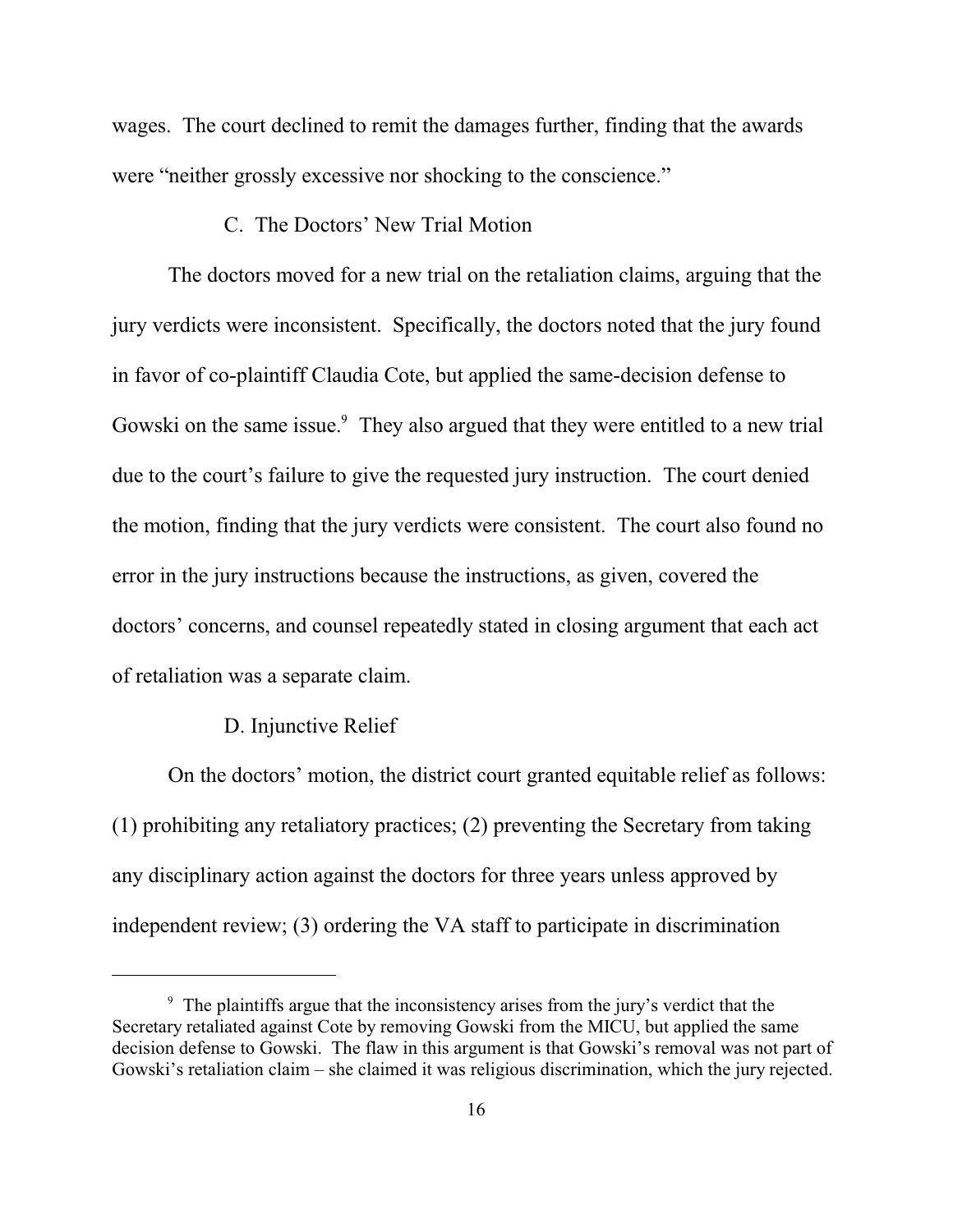workshops and post the verdict; (4) removing the doctors' disciplinary files and preventing their use in any further disciplinary action; (5) ordering that the doctors be appointed to additional hospital committees; (6) ordering that Gowski be placed back on the rotation for duty assignments and be permitted to obtain the necessary credentials and privileges to do so; and (7) ordering that Zachariah be permitted to continue her research. The Secretary opposed equitable relief on the ground that the jury applied the same-decision defense.

## IV. Appeal

The Secretary now appeals, raising four issues: (1) the district court erred by denying the motion for judgment as a matter of law; (2) the district court erred by denying the motion for remittitur; (3) the district court abused its discretion in awarding injunctive relief; and (4) the plaintiffs were not entitled to attorneys' fees. The doctors cross-appeal, raising two issues: (1) they were entitled to a new trial on the retaliation claims; and (2) the district court erred by vacating the award for lost wages. $10$ 

<sup>&</sup>lt;sup>10</sup> After reviewing the record, and with the benefit of oral argument, we affirm three issues without further discussion. First, we affirm the award of attorneys' fees because the plaintiffs in this case were a prevailing party and, as such, were entitled to fees. 42 U.S.C. § 2000e-5(k). In addition, we conclude that the district court properly vacated the lost wages awards because there is no dispute that Gowski and Zachariah were not constructively discharged. *See Spencer v. Wal-Mart Stores, Inc.*, 469 F.3d 311, 317 (3d Cir. 2006) (holding that a hostile work environment claim alone, in the absence of a successful constructivedischarge claim, is insufficient to support an award for lost wages); *Mallinson-Montague v. Pocrnick*, 224 F.3d 1224, 1236-37 (10th Cir. 2000) (same). Moreover, to the extent that the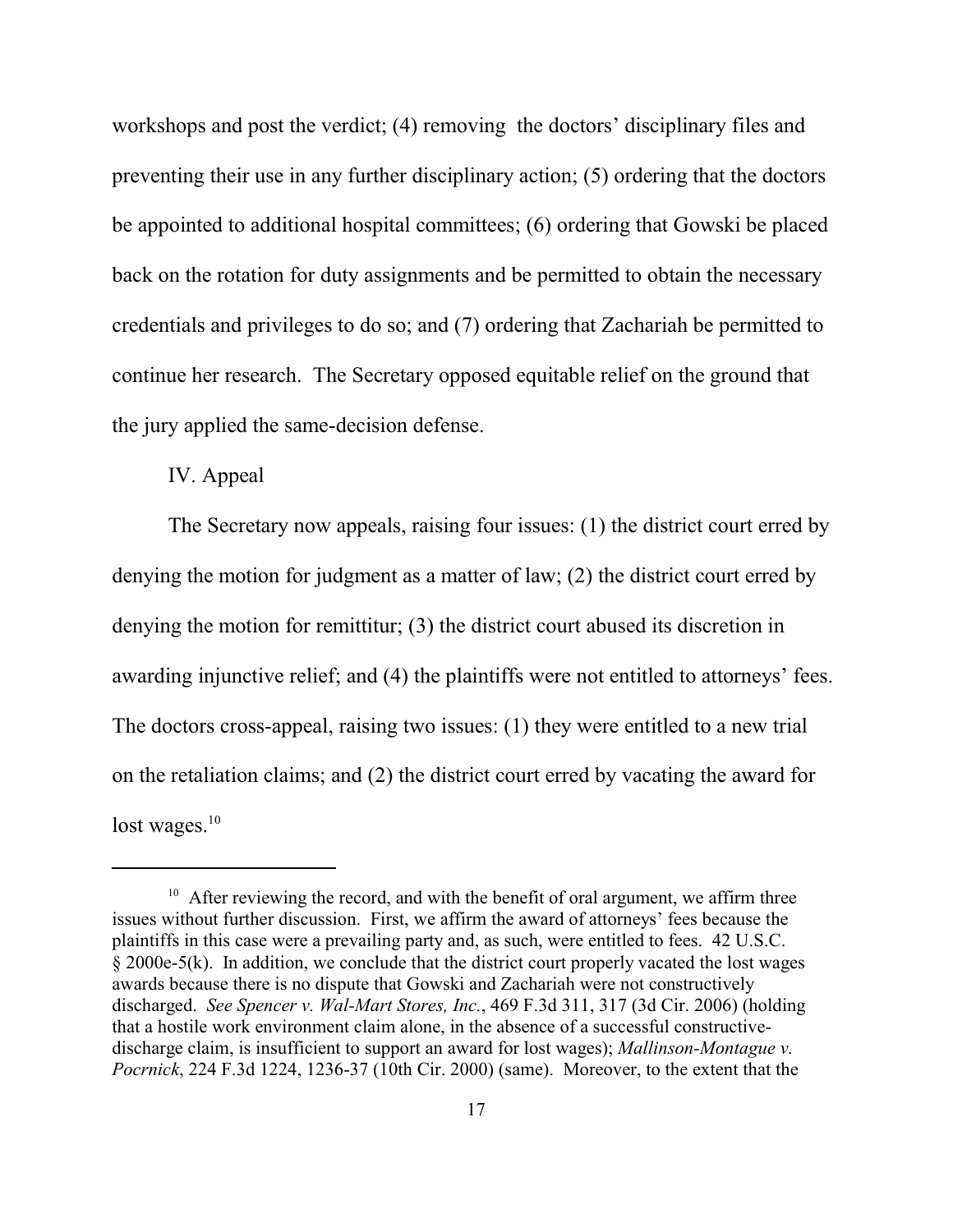A. Standards of Review

We review the denial of a motion for judgment as a matter of law *de novo*. *Gupta v. Fla. Bd. of Regents*, 212 F.3d 571, 582 (11th Cir. 2000). We review the district court's decision to grant equitable relief for abuse of discretion, underlying questions of law *de novo*, and findings of fact under the clearly erroneous standard. *Preferred Sites, LLC v. Troup Cnty.*, 296 F.3d 1210, 1220 (11th Cir. 2002).

We review jury instructions for abuse of discretion and give trial judges "wide discretion as to the style and wording employed." *Farley v. Nationwide Mut. Ins. Co.*, 197 F.3d 1322, 1329 (11th Cir. 1999). We review jury instructions *de novo* to determine whether they misstate the law or mislead the jury. *Conroy v. Abraham Chevrolet-Tampa, Inc.*, 375 F.3d 1228, 1233 (11th Cir. 2004). Motions for new trial on the basis of erroneous and prejudicial jury instructions are within the district court's discretion and are reviewed for abuse of discretion. *Pate v.*

awards reflect lost wages for discrete events to which the same-decision defense applied, damages were not available as a matter of law. *Pennington v. City of Huntsville*, 261 F.3d 1262, 1270 (11th Cir. 2001); *see also* 42 U.S.C. § 2000e-5(g)(2)(B). Finally, we conclude that the district court properly declined to further remit the damages. The jury initially awarded Gowski \$250,000 and Zachariah \$1,000,000 in emotional damages. Zachariah's award was remitted to \$300,000 to reflect the statutory cap. As a general rule, "a remittitur order reducing a jury's award to the outer limit of the proof is the appropriate remedy where the jury's damage award exceeds the amount established by the evidence." *Rodriguez v. Farm Stores Grocery, Inc.*, 518 F.3d 1259, 1266 (11th Cir. 2008) (internal citation omitted). Where a district court has already "invoked its discretion in granting a remittitur, our scope of review is even narrower than usual." *Stapleton v. Kawasaki Heavy Indus., Ltd.*, 608 F.2d 571, 574 n.7 (5th Cir. 1979). Given our limited scope of review, we cannot say the court abused its discretion by declining to reduce the award further.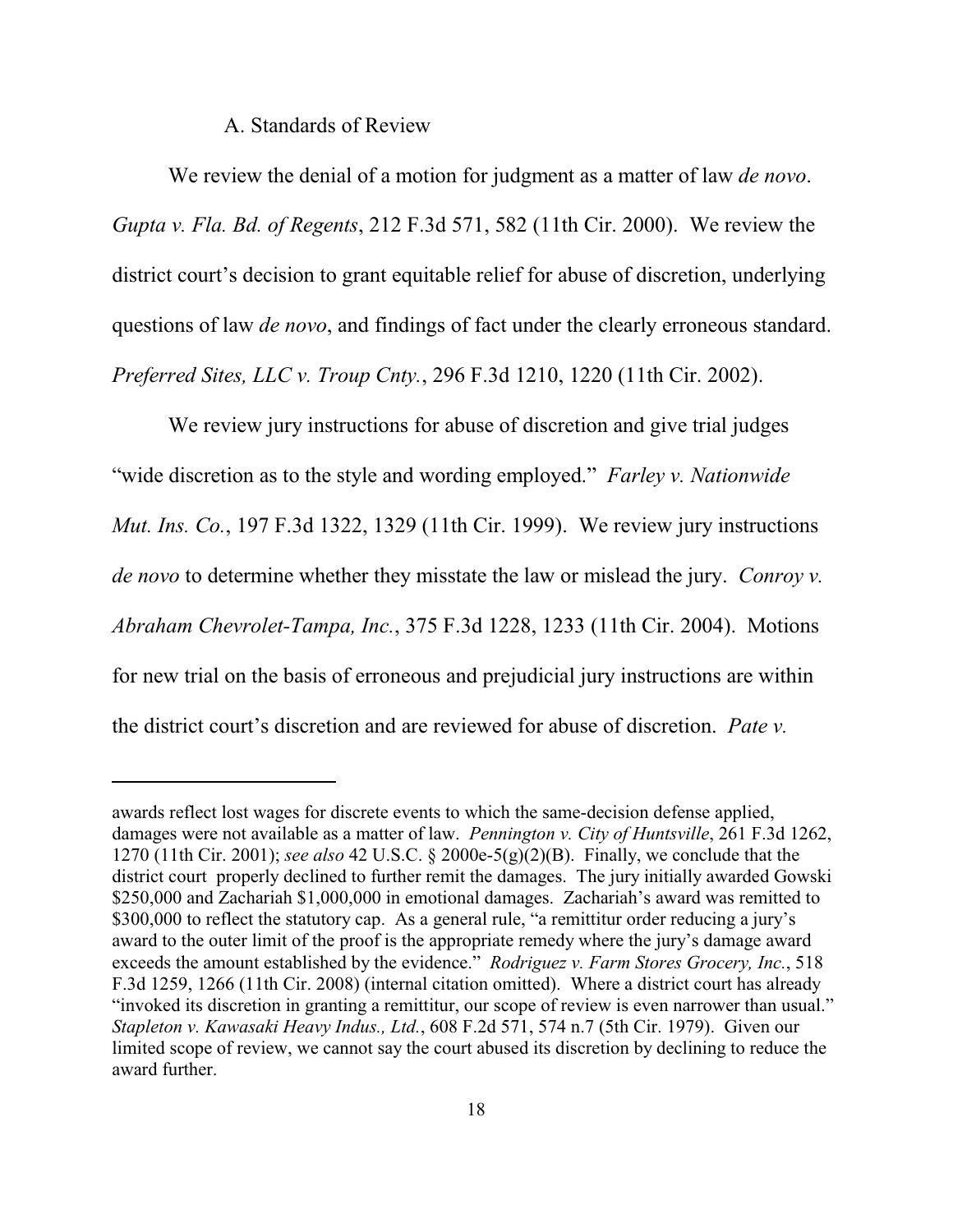*Seaboard R.R., Inc.*, 819 F.2d 1074, 1077 (11th Cir. 1987).

B. The Secretary's Motion for Judgment as a Matter of Law

Under Rule 50, a court should render judgment as a matter of law when there is no legally sufficient evidentiary basis for a reasonable jury to find for that party on that issue. Fed. R. Civ. P. 50. We review all of the evidence in the record and draw all reasonable inferences in favor of the nonmoving party. *Cleveland v. Home Shopping Network, Inc.*, 369 F.3d 1189, 1192-93 (11th Cir. 2004) (citing *Reeves v. Sanderson Plumbing Prod.*, 530 U.S. 133, 148-51 (2000)). "Credibility determinations, the weighing of the evidence, and the drawing of legitimate inferences from the facts are jury functions, not those of a judge." *Reeves*, 530 U.S. at 150; *see also Owens v. Wainwright*, 698 F.2d 1111, 1113 (11th Cir. 1983) ("Appellate courts reviewing a cold record give particular deference to credibility determinations of a fact-finder who had the opportunity to see live testimony."). "[A]lthough the court should review the record as a whole, it must disregard all evidence favorable to the moving party that the jury is not required to believe." *Reeves*, 530 U.S. at 151. "[I]f there is substantial conflict in the evidence, such that reasonable and fair-minded persons in the exercise of impartial judgment might reach different conclusions, the motion must be denied." *Christopher v. Florida*, 449 F.3d 1360, 1364 (11th Cir. 2006) (internal citations and quotation marks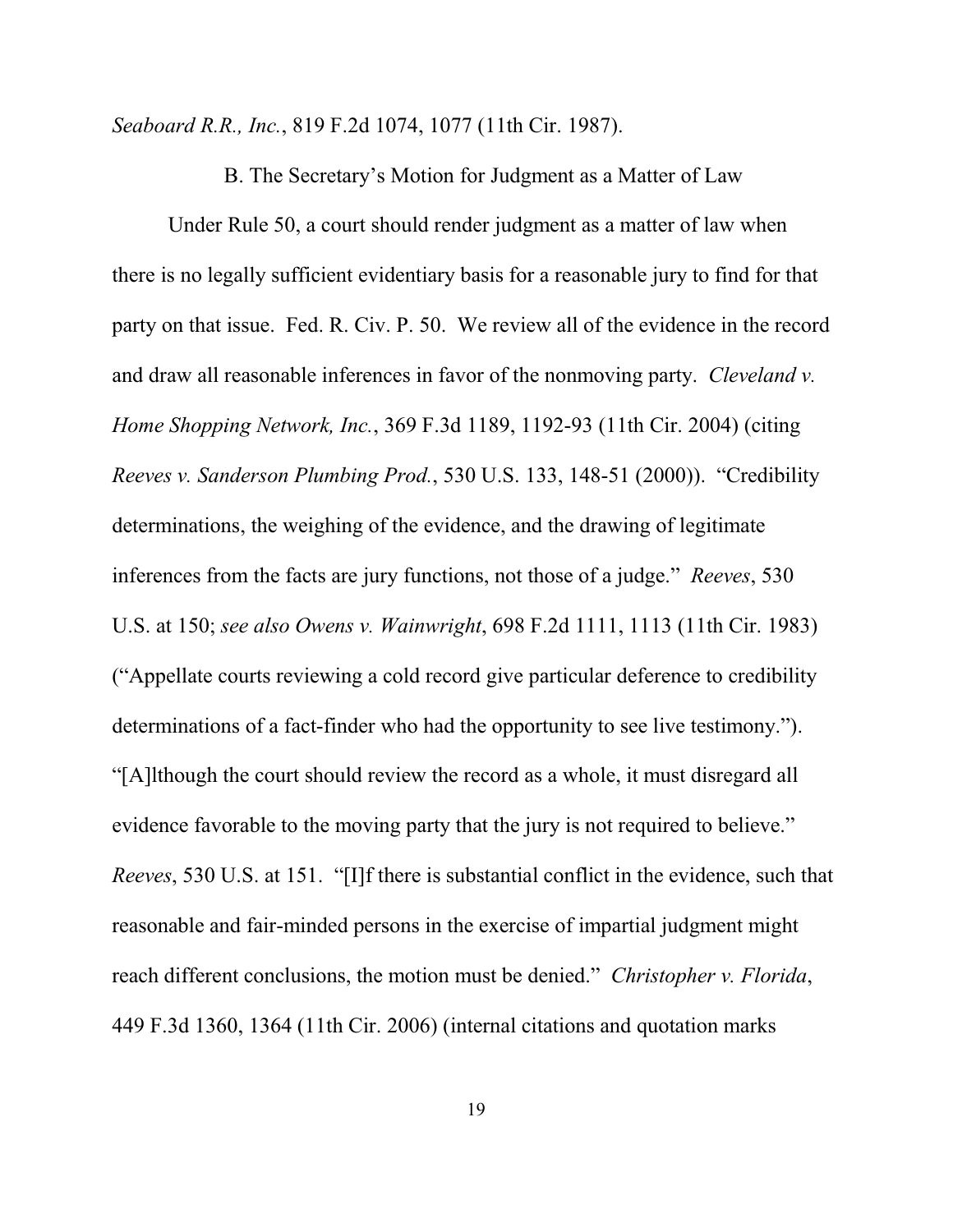omitted).

Title VII prohibits employers from retaliating against an employee "because [s]he has opposed any . . . unlawful employment practice . . . or because [s]he has made a charge, testified, assisted, or participated in any manner in an investigation, proceeding, or hearing under this subchapter." 42 U.S.C. § 2000e-3(a). To establish a prima facie case of retaliation, the plaintiff must show that (1) she engaged in statutorily protected activity; (2) she suffered a materially adverse employment action; and (3) there was a causal link between the two.<sup>11</sup> Dixon v. *The Hallmark Companies, Inc.*, 627 F.3d 849, 856 (11th Cir. 2010). To establish a hostile work environment claim under Title VII, the plaintiff must show that "the workplace is permeated with discriminatory intimidation, ridicule, and insult, that is sufficiently severe or pervasive to alter the conditions of the victim's employment and create an abusive working environment." *Harris v. Forklift Sys., Inc.*, 510 U.S. 17, 21 (1993); *Miller v. Kenworth of Dothan, Inc.*, 277 F.3d 1269, 1275 (11th Cir. 2002).

> 1. Does the Eleventh Circuit recognize a claim for retaliatory hostile work environment?

This court has yet to recognize a retaliatory hostile work environment claim. But every other circuit does. *See Clegg v. Ark. Dep't of Corr.*, 496 F.3d 922, 928-

 $11$  The parties agree that Gowski and Zachariah engaged in a protected activity.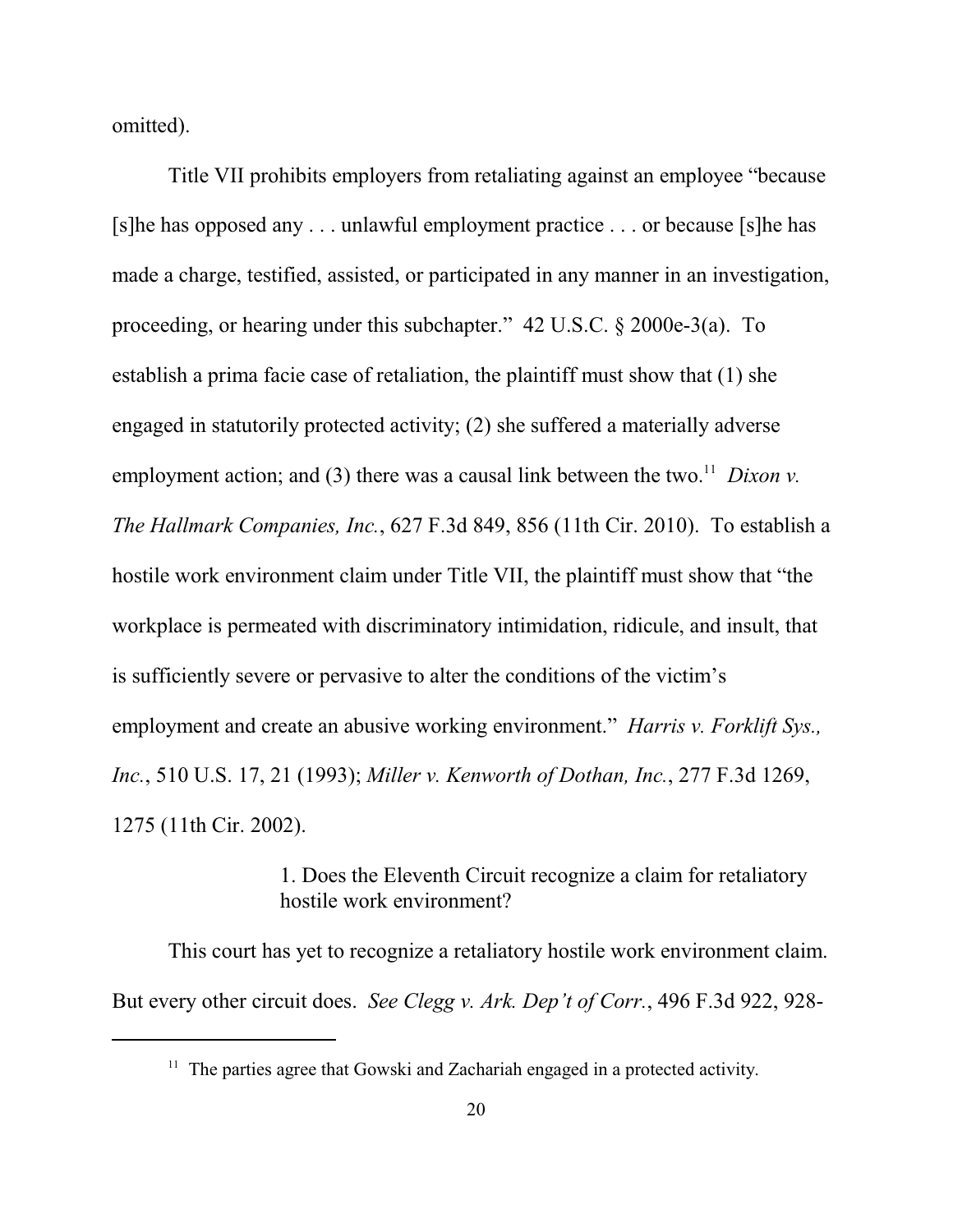29 (8th Cir. 2007); *Jordan v. City of Cleveland*, 464 F.3d 584, 598 (6th Cir. 2006); *Jensen v. Potter*, 435 F.3d 444 (3d Cir. 2006), *abrogated on other grounds by Burlington N. & Santa Fe Ry. Co. v. White*, 548 U.S. 53 (2006); *Hussain v. Nicholson*, 435 F.3d 359, 366-67 (D.C. Cir. 2006); *Noviello v. City of Boston*, 398 F.3d 76, 88 (1st Cir. 2005); *Von Gunten v. Maryland*, 243 F.3d 858, 864-65 (4th Cir. 2001), *arbrogated on other grounds by Burlington N.*, 548 U.S. 53; *Ray v. Henderson*, 217 F.3d 1234, 1244-45 (9th Cir. 2000); *Richardson v. N.Y. State Dep't of Corr. Serv.*, 180 F.3d 426, 446 (2d Cir. 1999), *abrogated on other grounds by Burlington N.*, 548 U.S. 53; *Gunnell v. Utah Valley State Coll.*, 152 F.3d 1253, 1264 (10th Cir. 1998); *Knox v. Indiana*, 93 F.3d 1327, 1334-35 (7th Cir. 1996).<sup>12</sup>

We now join our sister circuits and recognize the cause of action. Doing so is consistent with the statutory text, congressional intent, and the EEOC's own interpretation of the statute. *See Noviello*, 398 F.3d at 89-90; *see also* 42 U.S.C. § 2000e-2(a); EEOC Compl. Man. (CCH) ¶ 8005, § 8-II.D.3 (2004). As the First Circuit explained,

Given Congress's intention to strike at the entire spectrum of disparate treatment of men and women in employment, which includes

 $12$  The Fifth Circuit recognized the cause of action under the Energy Reorganization Act's whistleblower provision. *Williams v. Admin. Review Bd.*, 376 F.3d 471, 476-77 (5th Cir. 2004).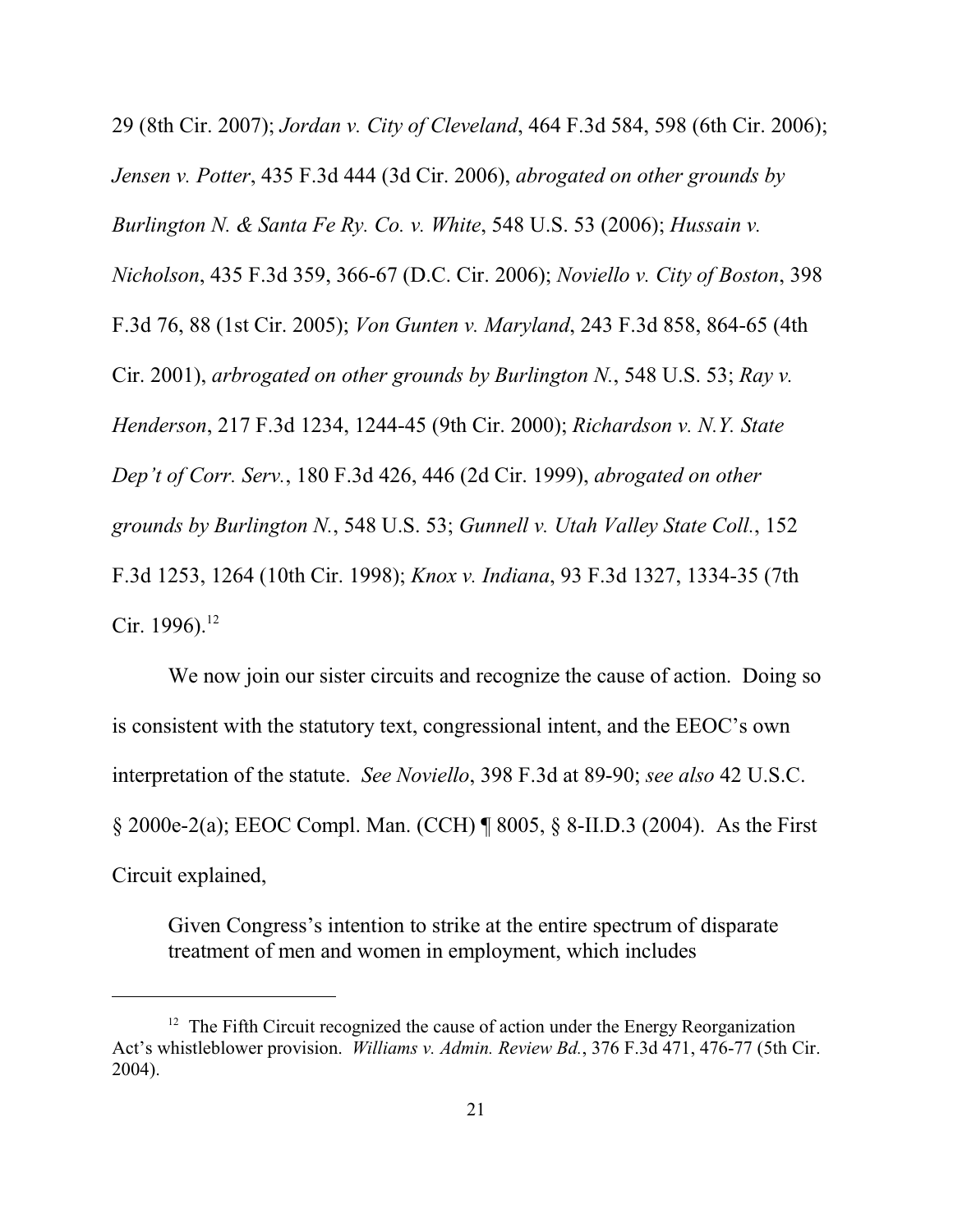requiring people to work in a discriminatorily hostile or abusive environment, it makes sense to construe the qualifier (regarding "compensation, terms, conditions, or privileges of employment") broadly. On that basis, the verb "discriminate," as used in section 2000e-2(a)(1), logically includes subjecting a person to a hostile work environment . . . . Title VII's anti-retaliation provision . . . directs an employer not to discriminate against any employee "because [the employee] has made a charge, testified, assisted, or participated in any manner in an investigation, proceeding, or hearing under [Title VII]." 42 U.S.C. § 2000e-3(a). Here, the term "discriminate" appears without the qualifier. A familiar canon of construction teaches that a term appearing in several places in a statutory text is generally read the same way each time it appears. We apply that canon here. The result: the verb "discriminate" in the anti-retaliation clause includes subjecting a person to a hostile work environment.

*Noviello*, 398 F.3d at 89-90 (internal quotation marks and citations omitted).

Additionally, it is consistent with Title VII's remedial goal and prevents supervisors from deterring protected conduct. *Id.* Accordingly, we hold that this circuit recognizes a cause of action for retaliatory hostile work environment.

> 2. Is there sufficient evidence of the retaliatory hostile work environment?

Having recognized the cause of action, we must review whether the evidence in this case was sufficient to establish the claim. Here, the question is whether a reasonable jury could have found that the Secretary, through Lin, Patel, and Van Buskirk, subjected Gowski and Zachariah to a hostile work environment in retaliation for their EEO activity. To so find, the jury had to conclude that the actions complained of were sufficiently severe or pervasive to alter the terms and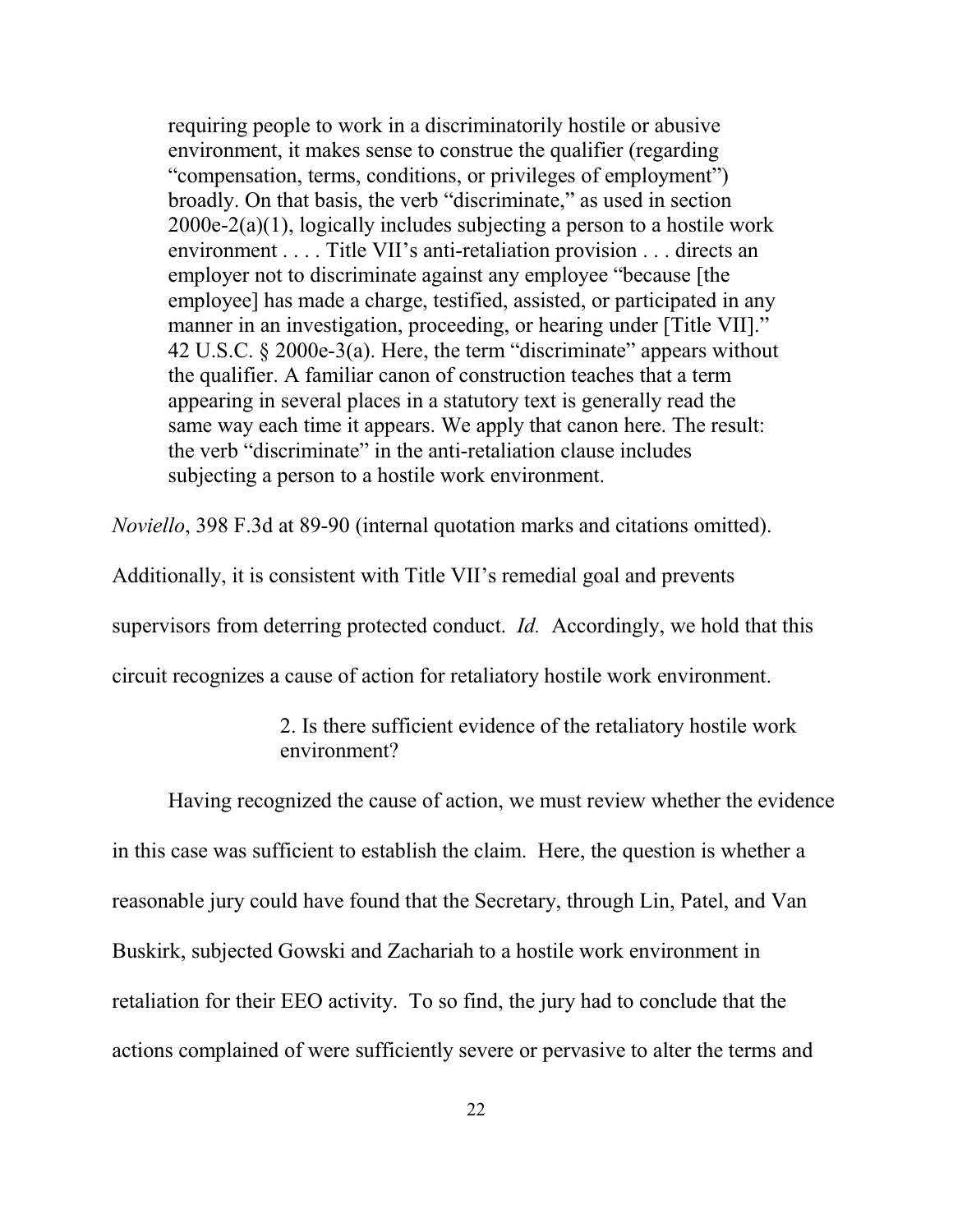conditions of employment, thus constituting an adverse employment action.

The requirement that the harassment be "severe or pervasive" contains an objective and a subjective component. *Miller*, 277 F.3d at 1276. "Thus, to be actionable, this behavior must result in both an environment that a reasonable person would find hostile or abusive and an environment that the victim subjectively perceive<sup>[s]</sup> . . . to be abusive." *Id.* (internal quotation marks omitted). In evaluating the objective severity of the harassment, this court looks at the totality of the circumstances and considers, among other things: "(1) the frequency of the conduct; (2) the severity of the conduct; (3) whether the conduct is physically threatening or humiliating, or a mere offensive utterance; and (4) whether the conduct unreasonably interferes with the employee's job performance." *Id.* "[W]hether an environment is 'hostile' or 'abusive' can be determined only by looking at all the circumstances." *Harris*, 510 U.S. at 23.

Discrete acts cannot alone form the *basis* of a hostile work environment claim. *See Davis v. Coca-Cola Bottling Co. Consol.*, 516 F.3d 955, 970 (11th Cir. 2008) (emphasis added); *see also McCann v. Tillman*, 526 F.3d 1370, 1378 (11th Cir. 2008) (as opposed to "[d]iscrete acts such as termination, failure to promote, denial of transfer, or refusal to hire," a hostile work environment claim addresses acts "different in kind" whose "very nature involves repeated conduct," such as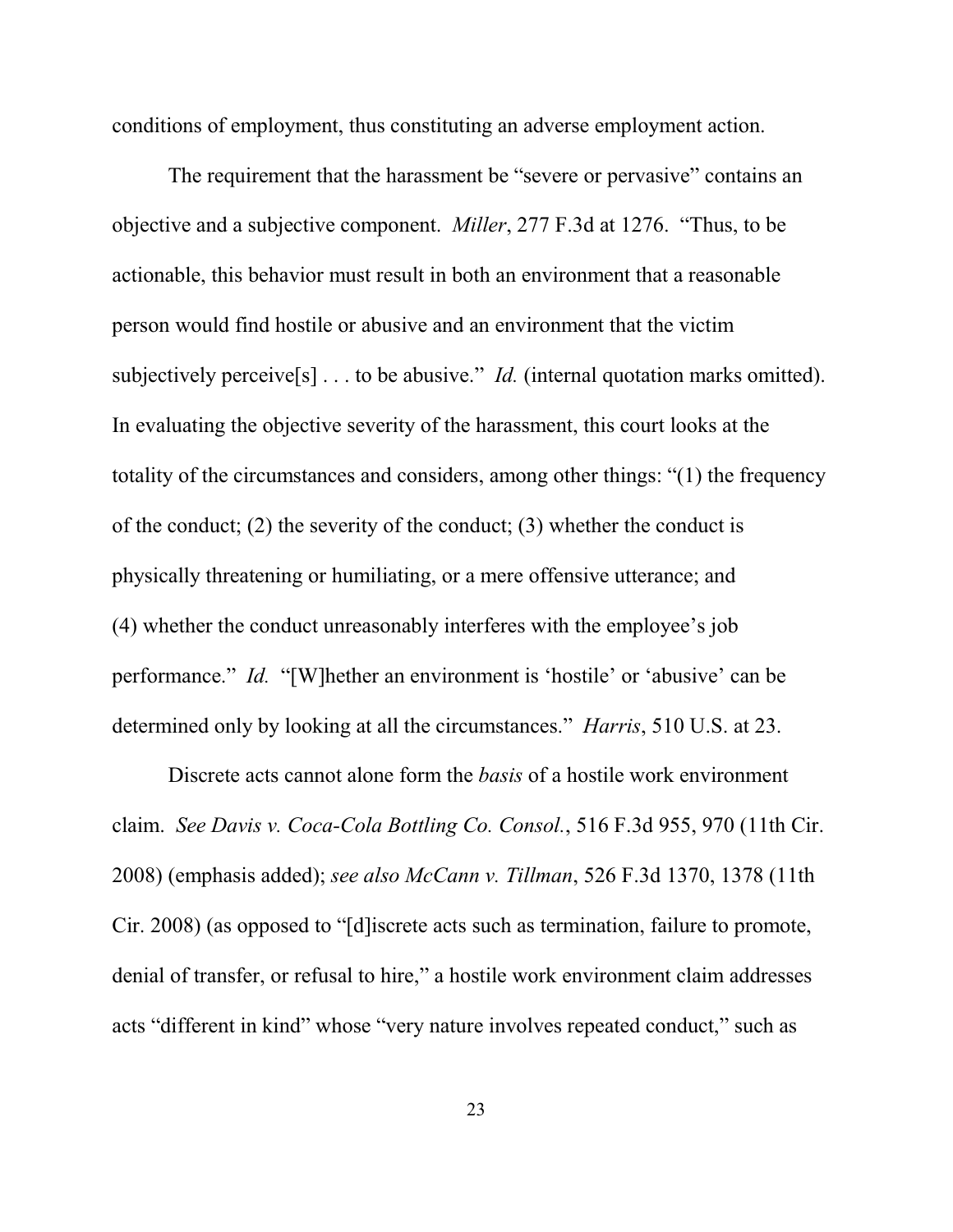"'discriminatory intimidation, ridicule, and insult.'" (quoting *Nat'l R.R. Passenger Corp.*, 536 U.S. at 117)). But the jury could *consider* discrete acts as part of a hostile work environment claim. *See, e.g.*, *Nat'l R.R. Passenger Corp.*, 536 U.S. at 117 (a hostile work environment claim depends on "a series of separate acts that collectively constitute one 'unlawful employment practice.'" (internal citation omitted)); *see also Chambless v. Louisiana-Pacific Corp.*, 481 F.3d 1345, 1349-50 (11th Cir. 2007) (discussing, for timeliness purposes, discrete acts that are sufficiently related to a hostile work environment claim that they can be considered part of the same claim).

 The Secretary argues that the discrete acts in this case cannot be considered as part of the hostile environment because the retaliatory intent was not the "butfor" cause where the jury applied the same decision defense. Although the Secretary is correct that the retaliation must be the "but-for" cause, we cannot agree that the same-decision defense eliminates such causation in a hostile work environment claim. As it does in every case in which the same-decision defense applies, the jury here found that the discrete acts were motivated in part by retaliatory animus. Although that may be sufficient under the same-decision defense to preclude liability for each of the acts individually, it is not enough to eliminate liability for the hostile environment caused by the retaliatory animus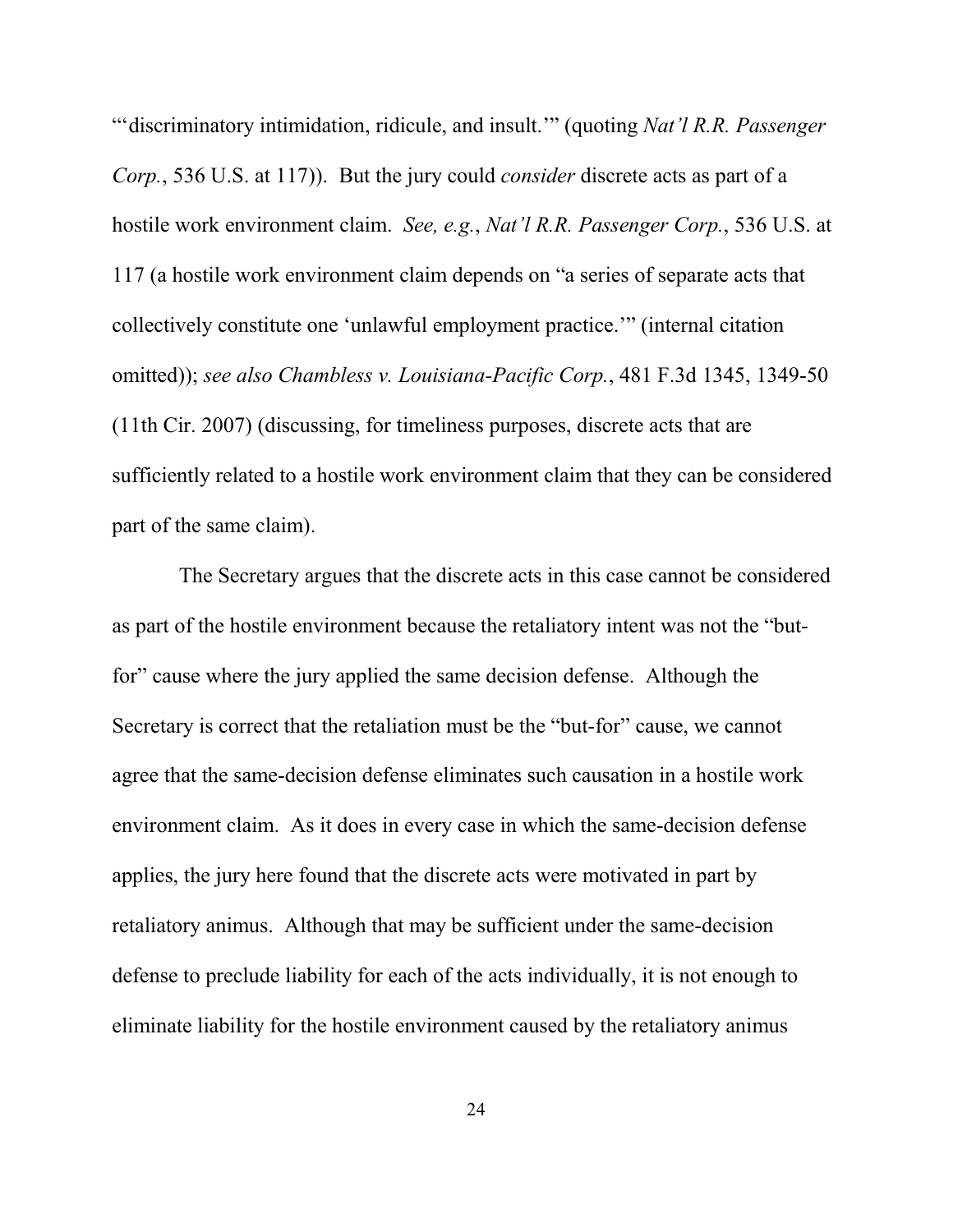when the discrete and non-discrete acts are taken collectively. To allow the samedecision defense to eliminate but-for causation in a hostile work environment claim would essentially do away with the claim. Thus, although the same-decision defense eliminates but-for causation for each discrete action, it does not eliminate the but-for causation that matters in a retaliatory hostile work environment claim – that is, the severe and pervasive accumulation of actions that would not have occurred but-for the retaliatory reason, even if each action alone was justifiable.

Having reviewed the testimony in this trial, and giving proper deference to the jury's credibility determinations, we conclude that the district court properly denied the motion for judgment as a matter of law. Although reasonable people could disagree about the evidence, there was enough for the jury to conclude that Lin, Patel, and Van Buskirk created a workplace filled with intimidation and ridicule that was sufficiently severe and pervasive to alter Gowski and Zachariah's working conditions. And although the discrete acts of retaliation played a role in the intimidation and ridicule, they were certainly not the only conduct that supported the hostile work environment claim. The evidence here showed that the administration intended to retaliate against Gowski and Zachariah because of their EEO activity and then created a hostile environment by spreading rumors about the doctors, damaging their reputations, and disciplining them. The administration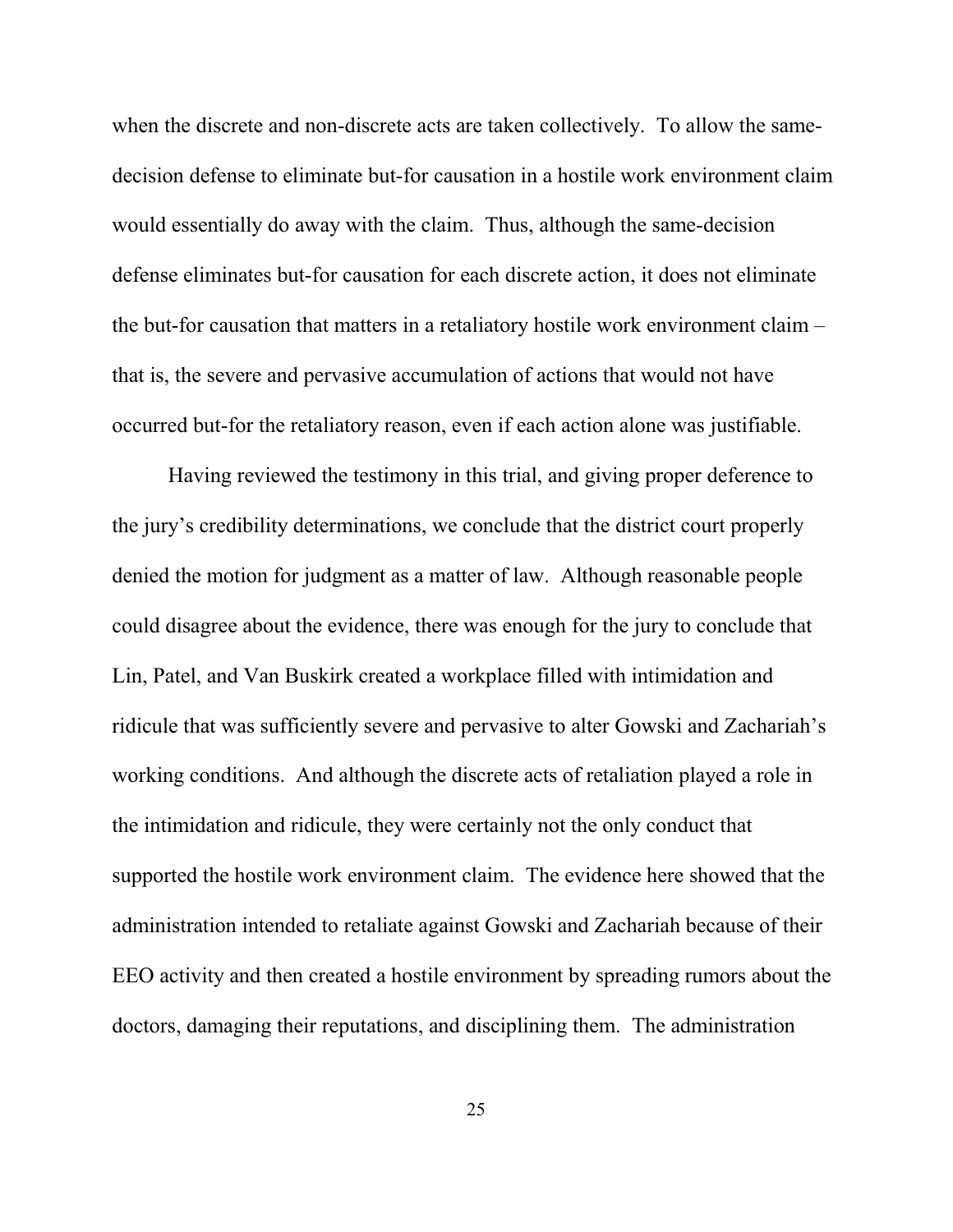solicited ROCs on Gowski and Zachariah, instructed other employees to encourage the doctors to resign, and attempted to malign them in front of their peers and coworkers. This scheme was visible to other hospital staff in their day-to-day work in the units, as was the toll it took on Gowski and Zachariah personally.

And this scheme was both severe and pervasive. There was testimony that the retaliatory intent was well-known and continued over a period of years. Gowski and Zachariah were targeted with a campaign to force them to resign by limiting their privileges and their access to positions within the hospital. They were removed from committees and projects, prohibited from conducting research, reassigned to different wards, and given low proficiency ratings. Other doctors testified to the scheme, with some admitting that they were afraid to testify for fear of retaliation. And although it did not deter Gowski and Zachariah from filing complaints, several other staff members testified that they chose not to file EEO claims out of fear.

In light of this evidence, we agree that the evidence was sufficient to support the jury's verdict on the retaliatory hostile work environment claim.

## C. Injunctive Relief

"The purpose of Title VII relief is to 'make whole' victims of unlawful discrimination." *Virgo v. Riviera Beach Assocs., Ltd.*, 30 F.3d 1350, 1363 (11th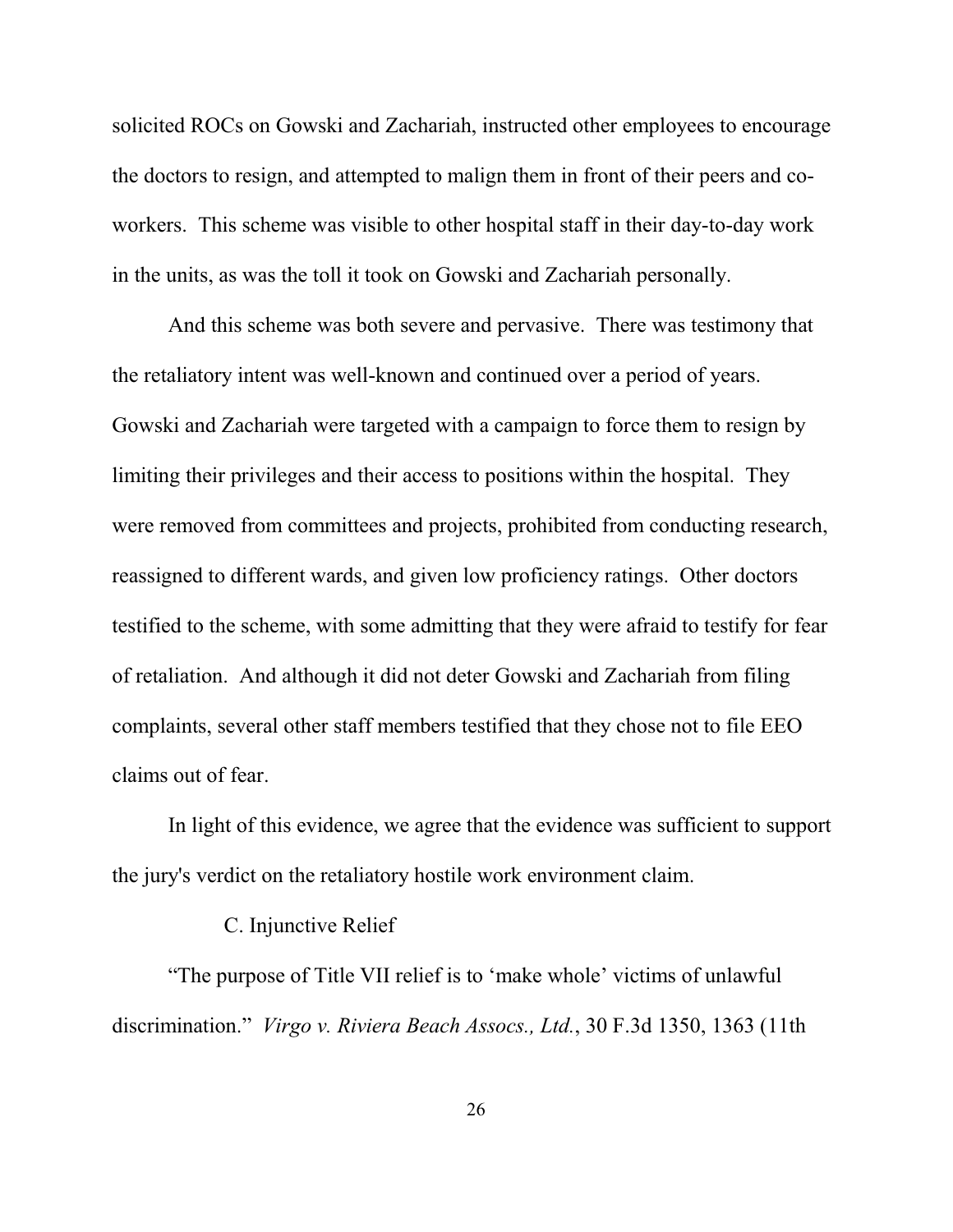Cir. 1994) (internal quotation marks omitted). The statute vests "broad equitable discretion" in a federal court to fashion the "most complete relief possible." *Id.*

The injunctive relief here included: (1) prohibiting any retaliatory practices; (2) preventing the Secretary from taking any disciplinary action against the doctors for three years, unless approved by independent review; (3) ordering the VA staff to participate in discrimination workshops; (4) removing of the doctors' disciplinary files and preventing their use in any further disciplinary action; (5) ordering that the doctors be appointed to additional hospital committees; (6) ordering that Gowski be placed back on the rotation for duty assignments and be permitted to obtain the necessary credentials and privileges to do so; and (7) ordering that Zachariah be permitted to continue her research.

The Secretary contends, and we agree, that no injunctive relief is available when a defendant prevails in a mixed-motive retaliation case. *See* 42 U.S.C. 2000e-(g)(2)(B). Although such relief would be available in a mixed-motive discrimination claim, retaliation is not listed in the statute addressing injunctive relief for mixed-motive claims.

Thus, the court here was limited in the relief it could fashion. We cannot say that the court abused its discretion when it prohibited any retaliatory practices, instructed that the verdict be posted, prevented the Secretary from taking any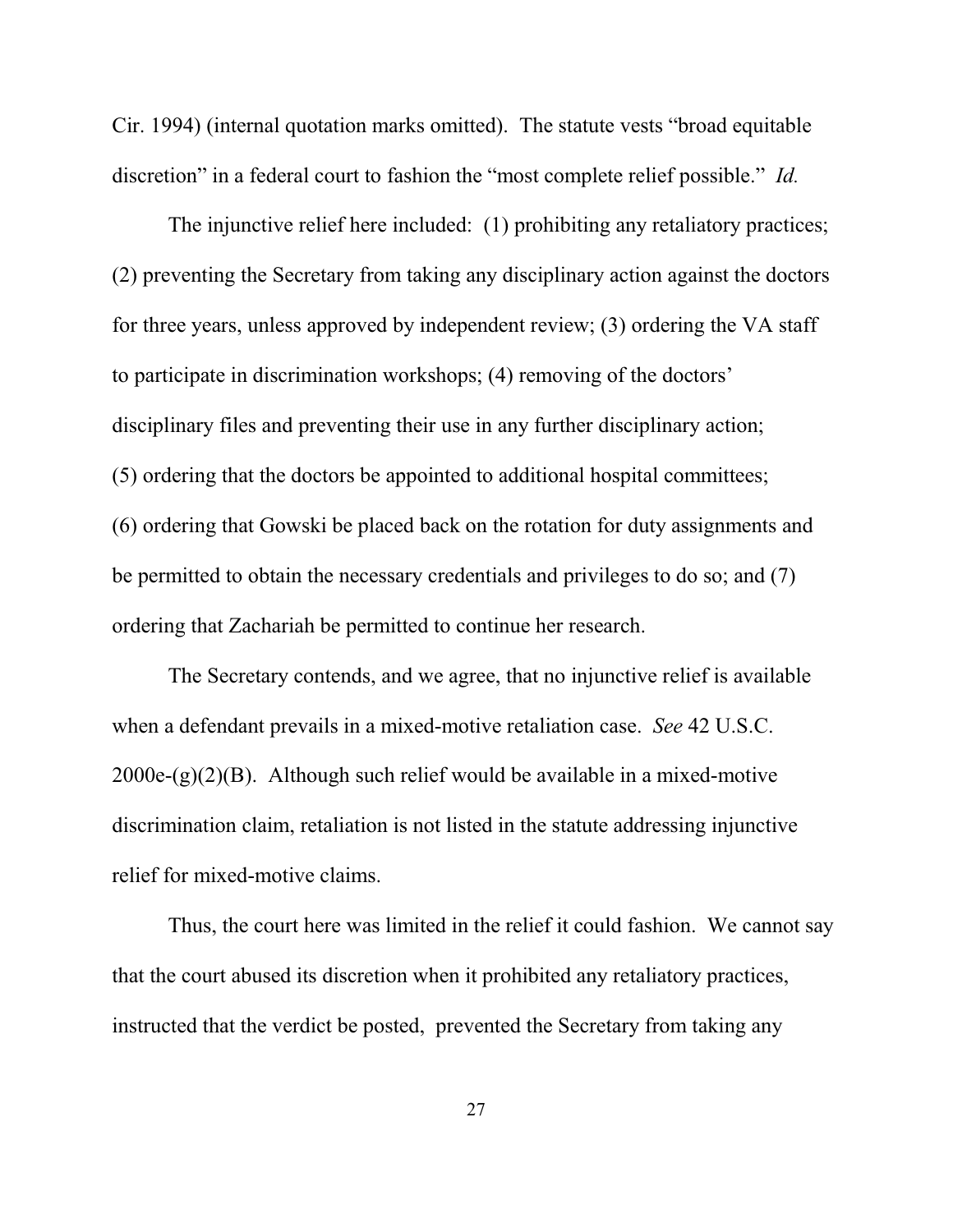disciplinary action against the doctors for three years unless approved by independent review, and ordered VA administration and staff to participate in discrimination workshops. This relief relates directly to the hostile work environment and scheme to retaliate against the doctors.

The remaining relief ordered by the court is a closer call, as it relates to the discrete instances of retaliation for which the jury applied the same-decision defense. Although we concluded that the jury could consider discrete acts as part of the hostile work environment, those discrete acts cannot be remedied due to the mixed-motive involved.<sup>13</sup> See 42 U.S.C. § 2000e-5(g)(2)(B). Accordingly, we vacate in part the injunctive award.

## D. The Doctors' New Trial Motion

We examine jury instructions as a whole to determine whether they fairly and adequately addressed the issue and correctly stated the law. *Christopher v. Cutter Lab.*, 53 F.3d 1184, 1190 (11th Cir. 1995). "Jury instructions must be put in context; we consider the allegations of the complaint, the evidence presented, and the arguments of counsel when determining whether the jury understood the issues or was misled." *Id.* at 1190-91. "The purpose of jury instructions is to give the jury a clear and concise statement of the law applicable to the facts of the case."

 $13$  We disagree with the plaintiff-appellants that Gowski can be reassigned to MICU as part of co-plaintiff Claudia Cote's remedy. Cote's remedies are not before us in this appeal.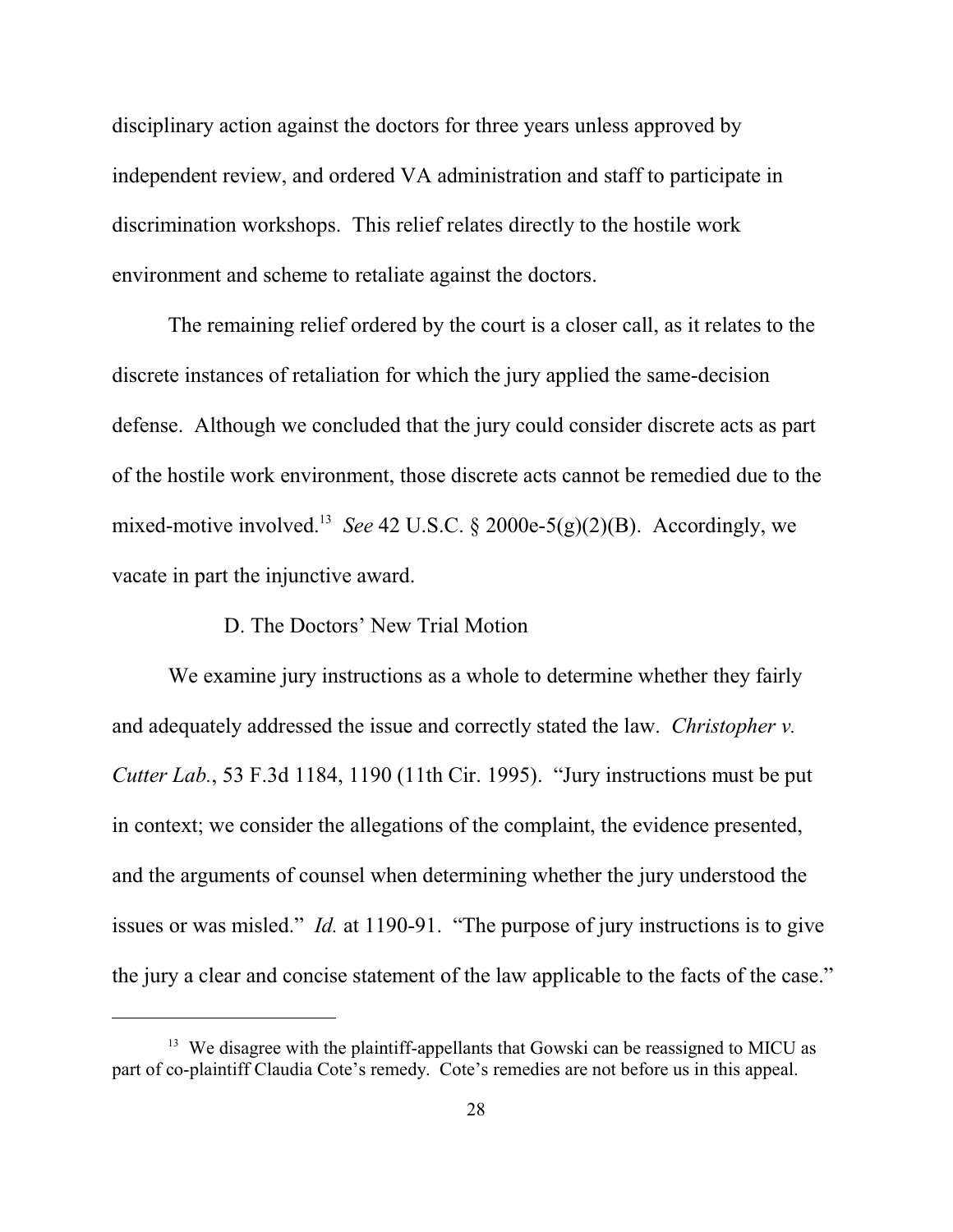*Id.* at 1194 (internal citation omitted. "If there is no basis in the record for the instruction given, such error may raise a substantial and ineradicable doubt as to whether the jury was properly guided in its deliberations, and reversal may be required." *Id.* (citation and internal quotation marks omitted). "If the totality of the instructions properly express the law applicable to the case, there is no error even though an isolated clause may be inaccurate, ambiguous, incomplete or otherwise subject to criticism." *Id.* (internal quotation marks and citation omitted).

Considering the record as a whole, we see no reversible error in the jury instructions.<sup>14</sup> The instructions indicated the jury was to consider one or more actions, and the court listed each allegation of retaliation for the jury to consider. We presume a jury follows its instructions. *Wilbur v. Corr. Servs. Corp.*, 393 F.3d 1192, 1201 (11th Cir. 2004). Additionally, both parties in closing arguments reminded the jury that it could consider each separate act in the retaliation claim. The jury's answers to the interrogatories on the verdict form were consistent with each other and with the verdict as a whole. This is not a case in which the jury rendered inconsistent verdicts. *See* Fed. R. Civ. P. 49 (addressing inconsistencies

 $14$  We note that the verdict form mirrored the form requested by the plaintiff doctors, arguably rendering any error here invited. *In re Carbon Dioxide Indus. Antitrust Litig.*, 229 F.3d 1321, 1327 (11th Cir. 2000) ("It is a cardinal rule of appellate review that a party may not challenge as error a ruling or other trial proceeding invited by that party." (internal quotation marks and citation omitted)).